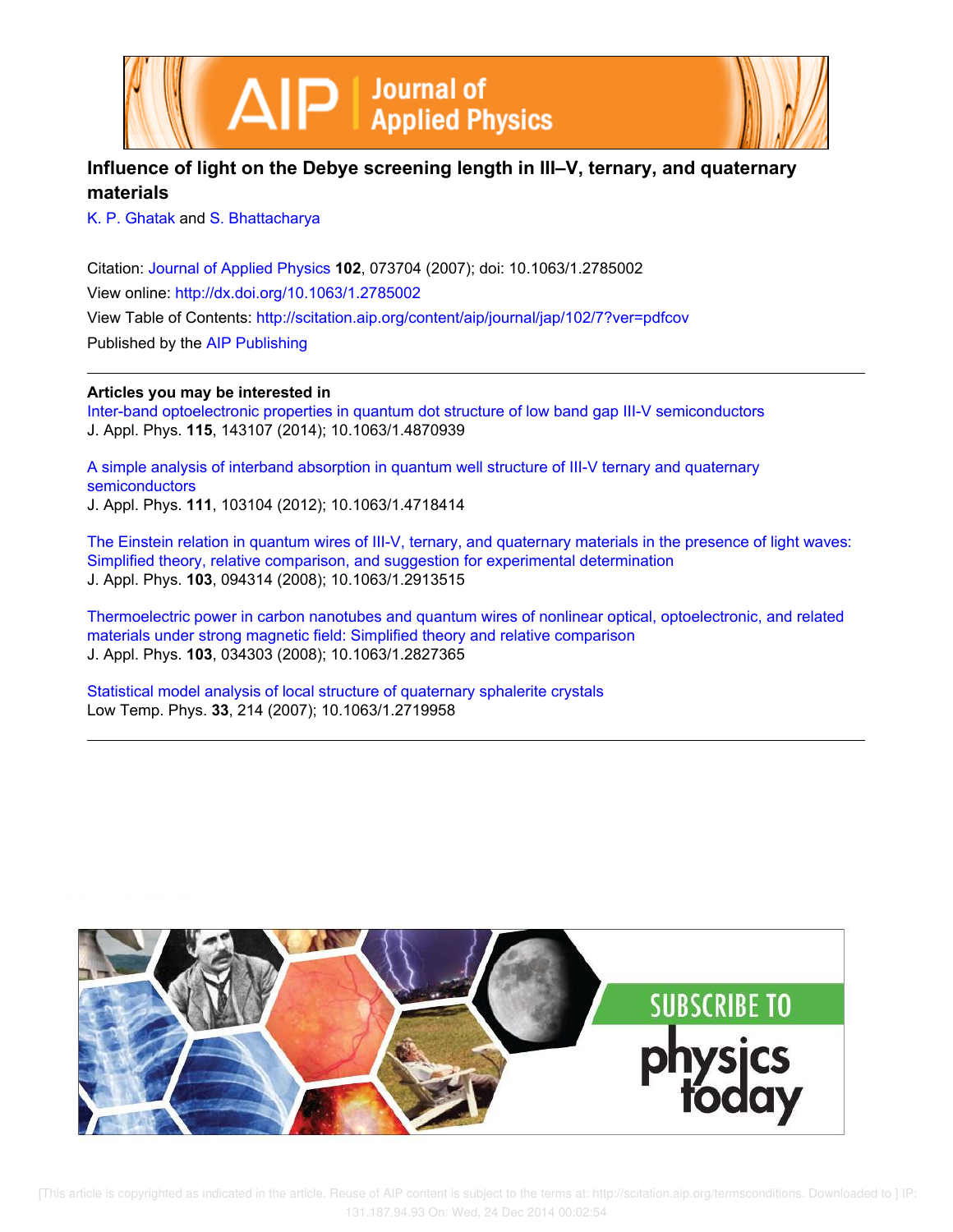#### JOURNAL OF APPLIED PHYSICS 102, 073704 (2007)

## **Influence of light on the Debye screening length in III–V, ternary, and quaternary materials**

K. P. Ghatak<sup>a)</sup>

*Department of Electronic Science, University of Calcutta, 92, Achryya Prafulla Chandra Road, Kolkata 700 009, India*

#### S. Bhattacharya

*Department of Computer Science, St. Xavier's College, 30, Park Street, Kolkata 700 016, India*

Received 29 March 2007; accepted 3 August 2007; published online 3 October 2007-

We study the electron energy spectrum and the Debye screening length (DSL) for III–V, ternary, and quaternary materials in the presence of light waves, whose unperturbed energy band structures are defined by the three-band model of Kane. The solution of the Boltzmann transport equation on the basis of this newly formulated electron dispersion law will introduce new physical ideas and experimental findings in the presence of external photoexcitation. It has been found taking *n*-InAs, *n*-InSb, *n*-Hg1−*x*Cd*x*Te, and *n*-In1−*x*Ga*x*As*y*P1−*<sup>y</sup>* lattice matched to InP, as examples that the DSL decreases with the increase in electron concentration, intensity, and wavelength, respectively in various manners. The strong dependence of the DSL on both light intensity and wavelength reflects the direct signature of light waves which is in contrast as compared with the corresponding bulk specimens of the said materials in the absence of external photoexcitation. The rate of change is totally band structure dependent and is significantly influenced by the presence of the different energy band constants. The classical DSL equation in the absence of light waves has been obtained as a special case of the present analysis under certain limiting conditions and this compatibility is the indirect test of our generalized formalism. We have also suggested an experimental method of determining the DSL in degenerate materials having arbitrary dispersion laws. © *2007 American Institute of Physics.* [DOI: 10.1063/1.2785002]

#### **I. INTRODUCTION**

It is well known that the Debye screening length (DSL) of the carriers in semiconductors is a very important quantity characterizing the screening of the Coulomb field of the ionized impurity centers by the free carriers.<sup>1</sup> It affects many of the special features of modern nanodevices, the carrier mobilities under different mechanisms of scattering, and the carrier plasmas in semiconductors.<sup>2</sup> The DSL is a very good approximation to the accurate self-consistent screening in presence of band tails and is also used to illustrate the interaction between the colliding carriers in Auger effect in solids.<sup>1</sup> The classical value of the DSL is equal to  $[\varepsilon_{\rm sc} k_B T/(e^2 n_0)]^{1/2}$  ( $\varepsilon_{\rm sc}$ ,  $k_B$ , *T*, *e*, and  $n_0$  are the semiconductor permittivity, the Boltzmann's constant, the temperature, the magnitude of the carrier charge, and the electron concentration, respectively). which is valid for both the carriers. In this conventional form, the DSL decreases with increasing electron concentration at a constant temperature and this relation holds only under the condition of carrier nondegeneracy. Since, the performance of the electron devices at the device terminals and the speed of operation of modern switching transistors are significantly influence by the degree of carrier degeneracy present in these devices, $\frac{3}{3}$  the simplest way of analyzing such devices taking into account of the degeneracy of the band is to use the appropriate DSL to express the performance at the device terminal and switching speed in terms of the carrier concentration. $\frac{3}{2}$ 

The DSL depends on the density-of-states function which, in turn, significantly affects the different physical properties of III–V, ternary, quaternary, and related compounds having various band structures.<sup>2</sup> It is well known from the fundamental study of Landsberg,<sup>1</sup> that the DSL for electronic materials having degenerate electron concentration is essentially determined by their respective energy band structures. It has, therefore, different values in different materials and varies with the electron concentration, with the magnitude of the reciprocal quantizing magnetic field under magnetic quantization, with the quantizing electric field as in inversion layers, with the nanothickness as in quantum wells, with superlattice period as in the quantum confined superlattices of small gap compounds with graded interfaces having various carrier energy spectra. The nature of these variations has been investigated by in the literature $1-12$  and some of the significant features, which have emerged from these studies, are:

- $(a)$  the DSL decreases with increasing electron concentration and such variations are significantly influenced by constants of the energy band spectra;
- $(b)$  the DSL decreases with the magnitude of the quantizing electric field as in inversion layers;
- $(c)$  the DSL oscillates with the inverse quantizing magnetic field under magnetic quantization due to the Shubnikov-de Haas (SdH) effect; and
- $(d)$  the DSL exhibits composite oscillations with the various controlled parameters as in superlattices of nonparabolic compounds with graded interfaces.

0021-8979/2007/102(7)/073704/17/\$23.00

Electronic mail: kamakhyaghatak@yahoo.co.in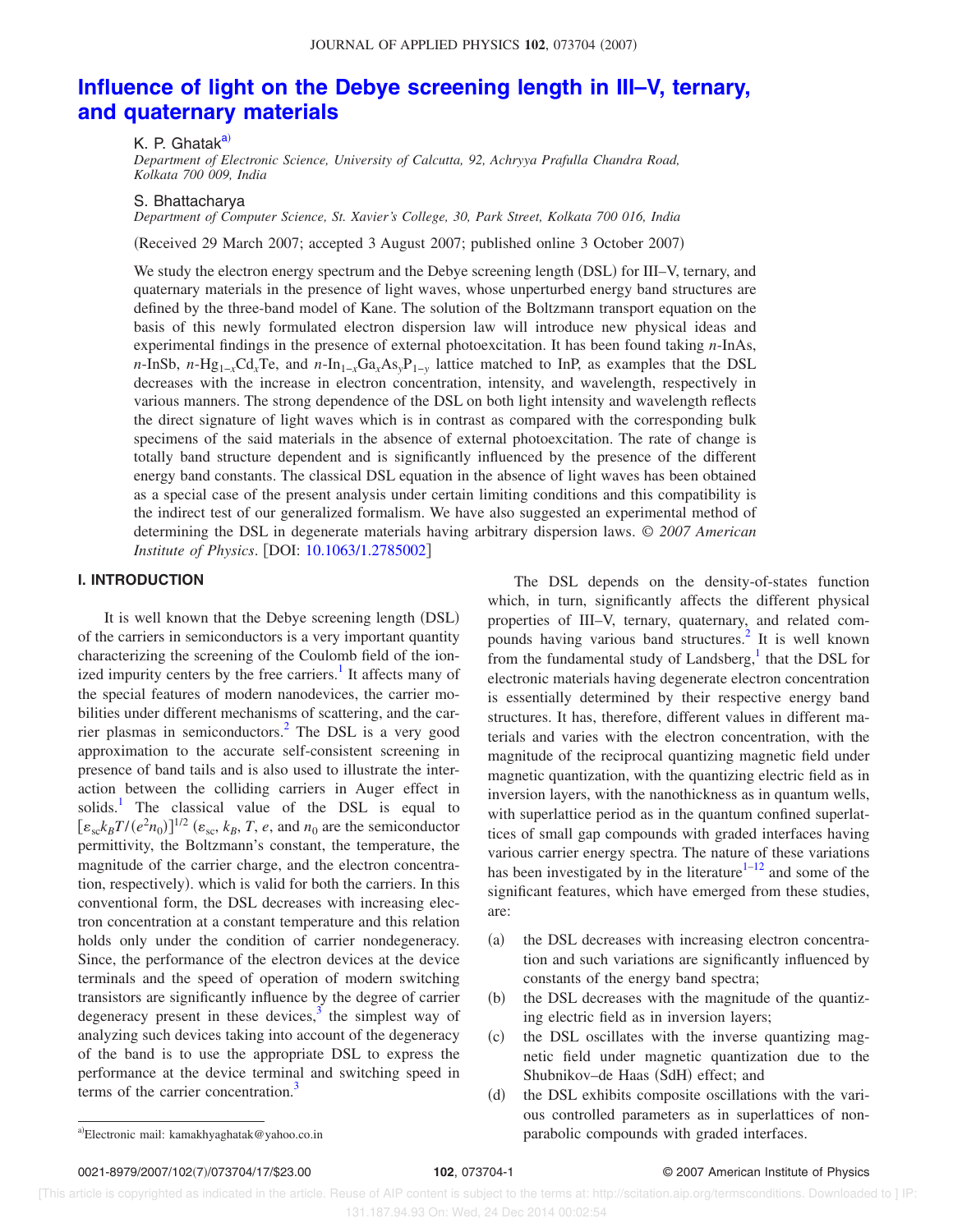It appears from the literature that the DSL for III–V, ternary, and quaternary materials has yet to be investigated in the presence of light waves. For the purpose of numerical computation, we shall take InAs and InSb as examples of III–V compounds. We shall use Hg1−*x*Cd*x*Te and In1−*x*Ga*x*As*y*P1−*<sup>y</sup>* lattice matched to InP as examples of ternary and quaternary materials, respectively. The III–V compounds find extensive application in Bragg reflectors, distributed feedback lasers, <sup>13</sup> passive filter devices.<sup>14</sup> uted feedback lasers,  $\frac{13}{4}$  passive filter photoreflective materials, $\frac{15}{15}$  and integrated optoelectronics.<sup>16</sup> The ternary alloy Hg<sub>1−*x*</sub>Cd<sub>*x*</sub>Te is a classic narrow gap compound and is an important optoelectronic material. The band gap of this ternary alloy can be varied to cover the spectral range from 0.8 to over 30  $\mu$ m by adjusting the alloy composition.<sup>17</sup> Hg<sub>1−*x*</sub>Cd<sub>*x*</sub>Te finds wide use in infrared detector materials and photovoltaic detector arrays in the  $8-12 \mu m$  wave bands.<sup>18</sup> The earlier uses have spurred Hg1−*x*Cd*x*Te technology for production of high mobility single crystal with specially prepared surfaces and the same compound is ideally suitable for the narrow subband physics because the relevant material constants are within easy experimental reach.<sup>19</sup> The quaternary alloy In<sub>1−*x*</sub>Ga<sub>*x*</sub>As<sub>*y*</sub>P<sub>1−*y*</sub> lattice matched to InP, also finds extensive application in the fabrication of avalanche photodetectors, $\frac{20}{x}$  heterojunction lasers, $^{21}$  light emitting diodes, $^{22}$  avalanche photodiodes, $^{23}$ field effect transistors, detectors, and other devices. New types of integrated optical devices such as switches, modulators, solar cells, and filters are made from the quaternary systems.<sup>24</sup>

In Sec. II A, the dispersion relation of the conduction electrons of III–V, ternary, and quaternary materials in the presence of light waves has been formulated whose unperturbed conduction electrons obey the three band model of Kane. In the same section, we have studied the dispersion relations for the said materials in the presence of external photoexcitation when the unperturbed energy spectra are defined by the two band model of Kane and that of parabolic energy bands, respectively, for the purpose of relative comparison. In Sec. II B, the expressions of the electron statistics and the DSL have been derived for all the aforementioned cases. In Sec. II C, we have investigated the DSL in the absence of light waves. Section II D contains the suggestion of an experimental method for determining the DSL for semiconductors having arbitrary dispersion laws. The DSL has been numerically investigated by taking *n*-InAs and *n*-InSb as examples of III–V compounds, *n*-Hg<sub>1−*x*</sub>Cd<sub>*x*</sub>Te as an example of ternary compounds, and  $n-\ln_{1-x}Ga_xAs_yP_{1-y}$ lattice matched to InP as an example of quaternary compounds in accordance with the three and the two band models of Kane together with model of parabolic energy bands, respectively, for the purpose of relative assessment.

#### **II. THEORETICAL BACKGROUND**

#### **A. Simplified formulation of the electron dispersion law in the presence of light waves in III–V, ternary, and quaternary materials**

The Hamiltonian  $(H)$  of an electron in the presence of light wave characterized by the vector potential **A** can be written as following: $25$ 

$$
H = \left[ (\overline{p} + e\mathbf{A})^2 / 2m \right] + V(\mathbf{r}),\tag{1}
$$

in which,  $\bar{p}$  is the momentum operator,  $V(\bf{r})$  is the crystal potential, and *m* is the free electron mass.

Equation  $(1)$  can be expressed as

$$
\overline{H} = \overline{H}_0 + \overline{H}',\tag{2}
$$

where

$$
\overline{H}_0 = \frac{\overline{p}^2}{2m} + V(\mathbf{r}),
$$
  

$$
\overline{H}' = \frac{e}{2m} \mathbf{A} \cdot \mathbf{p}.
$$
 (3)

The perturbed Hamiltonian  $\overline{H}$ <sup>*'*</sup> can be written as

$$
\bar{H}' = \left(\frac{-i\hbar e}{2m}\right)(\mathbf{A} \cdot \nabla),\tag{4}
$$

where  $i = \sqrt{-1}$  and  $\mathbf{p} = -i\hbar \nabla$ .

The vector potential  $(A)$  of the monochromatic light of plane wave can be expressed as

$$
\mathbf{A} = A_0 \boldsymbol{\varepsilon}_s \cos(\mathbf{s}_0 \cdot \mathbf{r} - \omega t),\tag{5}
$$

where  $A_0$  is the amplitude of the light wave,  $\epsilon_s$  is the polarization vector,  $s_0$  is the momentum vector of the incident photon, **r** is the position vector,  $\omega$  is the angular frequency of light wave, and *t* is the time scale. The matrix element of  $\overline{H}_{nl}$ between initial state,  $\psi_l(\mathbf{q}, \mathbf{r})$  and final state  $\psi_n(\mathbf{k}, \mathbf{r})$  in different bands can be written as

$$
\bar{H}'_{nl} = \frac{e}{2m} \langle n\mathbf{k}|\mathbf{A} \cdot \mathbf{p}|l\mathbf{q} \rangle.
$$
 (6)

Using Eqs.  $(4)$  and  $(5)$ , we can rewrite Eq.  $(6)$  as

$$
\overline{H}'_{nl} = \left(\frac{-i\hbar e A_0}{4m}\right) \varepsilon_s \cdot \{ \langle n\mathbf{k} | \exp(i\mathbf{s}_0 \cdot \mathbf{r}) \nabla | l\mathbf{q} \rangle e^{-i\omega t} \} + \{ \langle n\mathbf{k} | \exp(-i\mathbf{s}_0 \cdot \mathbf{r}) \nabla | l\mathbf{q} \rangle e^{i\omega t} \}. \tag{7}
$$

The first matrix element of Eq.  $(7)$  can be written as

$$
\langle n\mathbf{k}|\exp(i\mathbf{s}_0 \cdot \mathbf{r}) \nabla |l\mathbf{q}\rangle = \int \exp(i[\mathbf{q} + \mathbf{s}_0
$$
  
\n
$$
-\mathbf{k}] \cdot \mathbf{r}) i\mathbf{q} u_n^*(\mathbf{k}, \mathbf{r}) u_l(\mathbf{q}, \mathbf{r}) d^3 r
$$
  
\n
$$
+ \int \exp(i[\mathbf{q} + \mathbf{s}_0
$$
  
\n
$$
-\mathbf{k}] \cdot \mathbf{r}) u_n^*(\mathbf{k}, \mathbf{r}) \nabla u_l(\mathbf{q}, \mathbf{r}) d^3 r.
$$
\n(8)

The functions  $u_n^*u_l$  and  $u_n^*\nabla u_l$  are periodic. The integral over all space can be separated into a sum over unit cells times an integral over a single unit cell. It is assumed that the wavelength of the electromagnetic wave is sufficiently large so that if **k** and **q** are within the Brillouin zone,  $(\mathbf{q} + \mathbf{s}_0 - \mathbf{k})$  is not a reciprocal lattice vector.

#### Therefore, we can write Eq.  $(8)$  as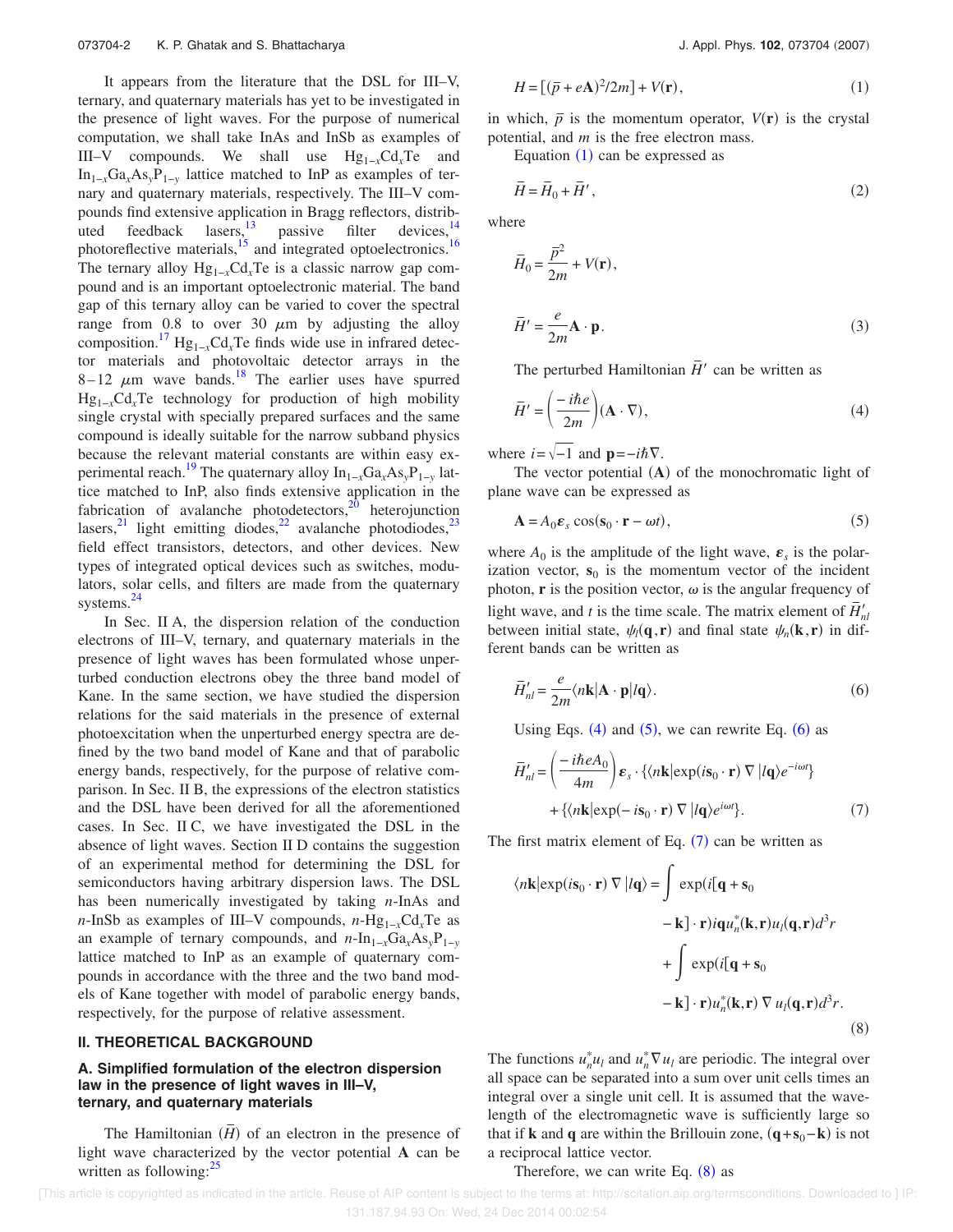$$
\langle n\mathbf{k}|\exp(is_0\cdot\mathbf{r})\nabla|l\mathbf{q}\rangle
$$
  
\n=
$$
\left[\frac{(2\pi)^3}{\Omega}\right] \left\{ i\overline{q}\delta(\mathbf{q}+\mathbf{s}_0-\mathbf{k})\delta_{nl} + \delta(\mathbf{q}+\mathbf{s}_0-\mathbf{k})\int_{\text{cell}} u_n^*(\mathbf{k},\mathbf{r})\nabla u_l(\mathbf{q},\mathbf{r})d^3r \right\}
$$
  
\n=
$$
\left[\frac{(2\pi)^3}{\Omega}\right] \left\{ \delta(\mathbf{q}+\mathbf{s}_0-\mathbf{k})
$$
  
\n
$$
\times \int_{\text{cell}} u_n^*(\mathbf{k},\mathbf{r})\nabla u_l(\mathbf{q},\mathbf{r})d^3r \right\},
$$
 (9)

where  $\Omega$  is the volume of the unit cell and  $\int u_n^*(\mathbf{k}, \mathbf{r}) u_l(\mathbf{q}, \mathbf{r}) d^3 r = \delta(\mathbf{q} - \mathbf{k}) \delta_{nl} = 0$ , since  $n \neq l$ .

The delta function expresses the conservation of wave vector in the absorption of light wave and  $s_0$  is small compared to the dimension of a typical Brillouin zone and we set  $q = k$ .

From Eqs.  $(8)$  and  $(9)$ , we can write

$$
\bar{H}'_{nl} = \frac{eA_0}{2m} \varepsilon_s \cdot \mathbf{p}_{nl}(\mathbf{k}) \,\delta(\mathbf{q} - \mathbf{k}) \cos(\omega t),\tag{10}
$$

where  $\mathbf{p}_{nl}(\mathbf{k}) = -i\hbar \int u_n^* \nabla u_l d^3 r = \int u_n^*(\mathbf{k}, \mathbf{r}) \mathbf{p} u_l(\mathbf{k}, \mathbf{r}) d^3 r$ .

Therefore, we can write

$$
\bar{H}'_{nl} = \frac{eA_0}{2m} \varepsilon'_s \cdot \mathbf{p}_{nl}(\mathbf{k}),\tag{11}
$$

where  $\varepsilon'_{s} = \varepsilon_{s} \cos \omega t$ .

When a photon interacts with a semiconductor, the carriers (i.e., electrons) are generated in the bands which are followed by the interband transitions. For example, when the carriers are generated in the valence band, the carriers then make interband transition to the conduction band. The transition of the electrons within the same band, i.e.,  $H'_{nn}$  $=$   $\langle n\mathbf{k} | H' | n\mathbf{k} \rangle$  is neglected. Because, in such a case, i.e., when the carriers are generated within the same bands by photons are lost by recombination within the aforementioned band resulting in zero carriers.

Therefore,

$$
\langle n\mathbf{k}|H'|n\mathbf{k}\rangle = 0,\tag{12}
$$

where  $n = c$  stands for conduction band and  $l = v$  stands for valance band. The energy equation for the conduction electron can approximately be expressed as

$$
\gamma(E) = \left(\frac{\hbar^2 k^2}{2m_c}\right) + \frac{\left(\frac{eA_0}{2m}\right)^2 \langle |\varepsilon_s \cdot \mathbf{p}_{cv}(\mathbf{k})|^2 \rangle_{av}}{E_c(\mathbf{k}) - E_v(\mathbf{k})},
$$
(13)

where  $\gamma(E) = E(aE+1)(bE+1)/(cE+1)$ ,  $a=1/E_{g_0}, E_{g_0}$  is the unperturbed band gap,  $b=1/(E_{g_0}+\Delta)$ ,  $\Delta$  is the spin-orbit splitting constant in the absence of any field,  $c=1/(E<sub>g0</sub>)$  $+2\Delta/3$ ,  $m_c$  is the effective electron mass at the edge of the conduction band in the absence of any field and  $\langle |\varepsilon_s \cdot \mathbf{p}_{cv}(\mathbf{k})|^2 \rangle_{av}$  represents the average of the square of the optical matrix element (OME).

$$
\xi_{1k} = E_c(\mathbf{k}) - E_v(\mathbf{k}) = (E_{g_0}^2 + E_{g_0} \hbar^2 k^2 / m_r)^{1/2},\tag{14}
$$

where  $m_r$  is the reduced mass and is given by  $m_r^{-1} = m_c^{-1}$  $+m_v^{-1}$  and  $m_v$  is the effective mass of the heavy hole at the top of the valance band in the absence of any field.

Using Eqs.  $(A19)$ ,  $(A20)$ ,  $(A23)$ , and  $(A24)$  from the Appendix, we can write

$$
\left(\frac{eA_0}{2m}\right)^2 \frac{\langle |\boldsymbol{\varepsilon}_s \cdot \mathbf{p}_{cv}(\mathbf{k})|^2 \rangle_{av}}{E_c(\mathbf{k}) - E_v(\mathbf{k})}
$$
\n
$$
= \left(\frac{eA_0}{2m}\right)^2 \frac{2\pi}{3} |\boldsymbol{\varepsilon}_s \cdot \mathbf{p}_{cv}(0)|^2 \frac{\beta^2}{4} \left(t + \frac{\rho}{\sqrt{2}}\right)^2 \frac{1}{\xi_{1k}}
$$
\n
$$
\times \left\{ \left(1 + \frac{E_{g_0} - \delta'}{\xi_{1k} + \delta'}\right) + (E_{g_0} - \delta') \right\}
$$
\n
$$
\times \left[\frac{1}{\xi_{1k} + \delta'} - \frac{1}{E_{g_0} + \delta'}\right]^{1/2} \left[\frac{1}{\xi_{1k} + \delta'} - \frac{E_{g_0} + \delta'}{(E_{g_0} - \delta')^2} \right]^{1/2} \left.\right\}^2.
$$
\n(15)

Following Nag, $^{26}$  it can be shown that

$$
A_0^2 = \frac{I\lambda^2}{2\pi^2 c^3 \sqrt{\varepsilon_{\rm sc}\varepsilon_0}},\tag{16}
$$

where *I* is the light intensity of wavelength  $\lambda$ , *c* is the velocity of light, and  $\varepsilon_0$  is the permittivity of vacuum. Thus, the simplified electron energy spectrum in III–V, ternary, and quaternary materials up to the second order in the presence of light waves can approximately be written as

$$
\frac{\hbar^2 k^2}{2m_c} = \beta_0(E,\lambda),\tag{17}
$$

where

$$
\beta_{0}(E,\lambda) = \left[\gamma(E) - \theta_{0}(E,\lambda)\right],
$$
\n
$$
\theta_{0}(E,\lambda) = \frac{e^{2}}{96m_{r}\pi c^{3}} \frac{I\lambda^{2}}{\sqrt{\varepsilon_{sc}\varepsilon_{0}}} \frac{E_{g_{0}}(E_{g_{0}} + \Delta)}{E_{g_{0}} + \frac{2}{3}\Delta} \frac{\beta^{2}}{4} \left(t + \frac{\rho}{\sqrt{2}}\right)^{2} \frac{1}{\phi_{0}(E)} \left\{\left(1 + \frac{E_{g_{0}} - \delta'}{\phi_{0}(E) + \delta'}\right) + (E_{g_{0}} - \delta')\right\}
$$
\n
$$
\times \left[\frac{1}{\phi_{0}(E) + \delta'} - \frac{1}{E_{g_{0}} + \delta'}\right]^{1/2} \left[\frac{1}{\phi_{0}(E) + \delta'} - \frac{E_{g_{0}} + \delta'}{(E_{g_{0}} - \delta')^{2}}\right]^{1/2} \left.\frac{2}{\phi_{0}(E) + \delta'}\right]
$$
\n
$$
\phi_{0}(E) = E_{g_{0}} \left[1 + 2\left(1 + \frac{m_{c}}{m_{v}}\right) \frac{\gamma(E)}{E_{g_{0}}}\right]^{1/2}.
$$

Thus, under the limiting condition  $k \rightarrow 0$ , from Eq. (17), we observe that  $E \neq 0$  and is positive. Therefore, in the presence of external light waves, the energy of the electron does not tend to zero when  $\mathbf{k} \rightarrow 0$ , whereas for the unperturbed three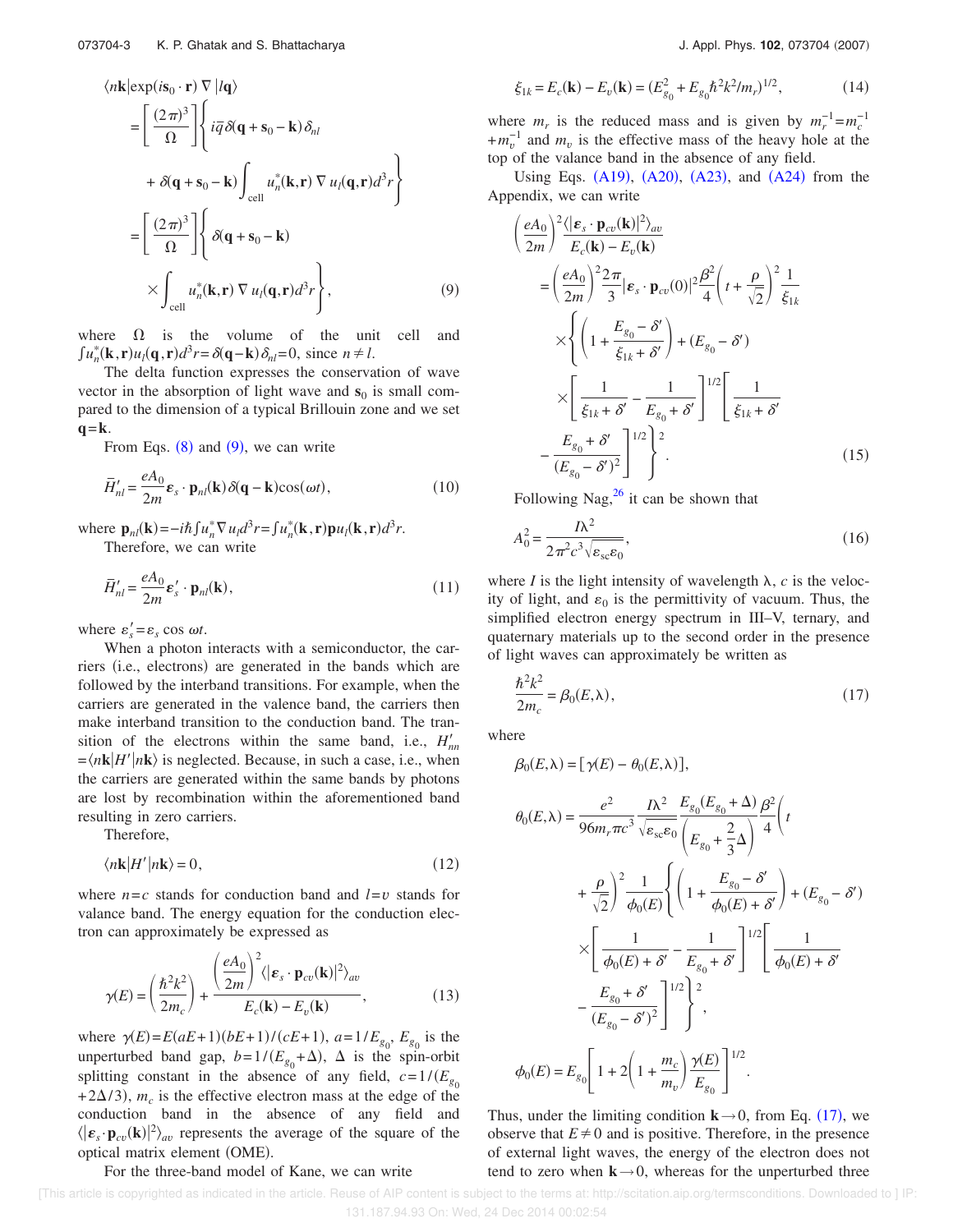band model of Kane,  $\gamma(E) = \hbar^2 k^2 / 2m_c$  in which  $E \rightarrow 0$  for **k**  $\rightarrow$  0. As the conduction band is taken as the reference level of energy, therefore the lowest positive value of *E* for **k**  $\rightarrow$  0 provides the increased band gap  $(\Delta E_g)$  of the semiconductor due to photon excitation. The values of the increased band gap can be obtained by computer iteration processes for various values of  $I$  and  $\lambda$ , respectively.

#### **1. Special cases**

(1) For the two-band model of Kane, we have  $\Delta \rightarrow 0$ . Under this condition,  $\gamma(E) \rightarrow E(1 + \alpha E) = \hbar^2 k^2 / 2m_c$  with  $\alpha$  $=1/E_{g_0}$ . Since  $\beta \rightarrow 1$ ,  $t \rightarrow 1$ ,  $\rho \rightarrow 0$ , and  $\delta' \rightarrow 0$  for  $\Delta \rightarrow 0$ , from Eq.  $(17)$ , we can write the energy spectrum of III–V, ternary, and quaternary materials in the presence of external photoexcitation whose unperturbed conduction electrons obey the two band model of Kane as

$$
\frac{\hbar^2 k^2}{2m_c} = \omega_0(E,\lambda),\tag{18}
$$

where

$$
\omega_0(E,\lambda) = E(1 + \alpha E) - B_0(E,\lambda),
$$
  
\n
$$
B_0(E,\lambda) = \frac{e^2 \Lambda^2 E_{g_0}}{384 \pi c^3 m_r \sqrt{\varepsilon_{sc} \varepsilon_0}} \frac{1}{\phi_1(E)} \left\{ \left[ 1 + \frac{E_{g_0}}{\phi_1(E)} \right] + E_{g_0} \left[ \frac{1}{\phi_1(E)} - \frac{1}{E_{g_0}} \right] \right\}^2,
$$
  
\n
$$
\phi_1(E) = E_{g_0} \left\{ 1 + \frac{2m_c}{m_r} \frac{E(1 + \alpha E)}{E_{g_0}} \right\}^{1/2}.
$$

 $(2)$  In the case of relatively wide band gap semiconductor, we can write  $a \rightarrow 0$ ,  $b \rightarrow 0$ ,  $c \rightarrow 0$ , and  $\gamma(E) \rightarrow E$ .

Thus, from Eq.  $(18)$ , we can find

$$
\frac{\hbar^2 k^2}{2m_c} = \rho_0(E,\lambda),\tag{19}
$$

$$
\rho_0(E) = E - \frac{e^2 I \lambda^2}{96 \pi c^3 m_r \sqrt{\varepsilon_{\rm sc} \varepsilon_0}} \left[ 1 + \left( \frac{2m_c}{m_r} \right) \frac{E}{E_g} \right]^{-3/2} . \tag{20}
$$

#### **B. Formulation of the DSL in the presence of light waves in III–V, ternary, and quaternary materials**

The DSL can, in general, $<sup>4</sup>$  be written as</sup>

$$
L_D = \left[\frac{e^2}{\varepsilon_{\rm sc}} \left(\frac{\partial n_0}{\partial E_F}\right)\right]^{-1/2},\tag{21}
$$

where  $E_F$  is the Fermi energy in the presence of light waves as measured from the edge of conduction band in the absence of any field in the vertically upward direction. Therefore, the formulation of the DSL requires an expression of electron statistics, which, in turn, is determined by the density-of-states function:

 $(i)$  Using Eq.  $(17)$ , the density-of-states function for III–V, ternary, and quaternary materials in the presence of light waves whose unperturbed conduction electrons obey the three band model of Kane can be written as

$$
D_0(E) = 4\pi \left(\frac{2m_c}{h^2}\right)^{3/2} \sqrt{\beta_0(E,\lambda)} \beta_0'(E,\lambda),\tag{22}
$$

where  $\beta'_0(E,\lambda) = \partial/\partial E[\beta_0(E,\lambda)].$ 

Combining Eq. (22) with the Fermi–Dirac occupation probability factor  $f_0$  and using the generalized Sommerfeld's lemma, $^{27}$  the electron concentration can be written as

$$
n_0 = (3\pi^2)^{-1} \left(\frac{2m_c}{\hbar^2}\right)^{3/2} [M_1(E_F,\lambda) + N_1(E_F,\lambda)],\tag{23}
$$

where

$$
M_1(E_F, \lambda) = [\beta_0(E_F, \lambda)]^{3/2},
$$
  
\n
$$
N_1(E_F, \lambda) = \sum_{r=1}^{s'} L(r, 0) M_1(E_F, \lambda),
$$
  
\n
$$
L(r, J) = [2(k_B T)^{2r}(1 - 2^{1-2r})\xi(2r)](\partial^{2r+J}/\partial E_F^{2r+J}),
$$

*r* and *J* are the sets of real positive integers and  $\zeta(2r)$  is the Zeta function of order 2*r*. 28

Using Eqs.  $(21)$  and  $(23)$  we get

$$
L_D = \left\{ (3\pi^2)^{-1} \left( \frac{2m_c}{\hbar^2} \right)^{3/2} \frac{e^2 [p_1(E_F, \lambda) + q_1(E_F, \lambda)]}{\varepsilon_{\rm sc}} \right\}^{-1/2},\tag{24}
$$

where  $(E_F, \lambda) = \partial/\partial E_F[M_1(E_F, \lambda)]$  and *q*<sup>1</sup>  $q_1(E_F,\lambda)$  $=$  $\partial/\partial E_F[N_1(E_F,\lambda)].$ 

(ii) The expressions of  $n_0$  and DSL for III–V, ternary, and quaternary materials in the presence of light waves whose unperturbed conduction electrons obey the two band model of Kane can be expressed as

$$
n_0 = (3\pi^2)^{-1} \left(\frac{2m_c}{\hbar^2}\right)^{3/2} \left[M_2(E_F,\lambda) + N_2(E_F,\lambda)\right]
$$
 (25)

and

$$
L_D = \left[ (3\pi^2)^{-1} \left( \frac{2m_c}{\hbar^2} \right)^{3/2} \frac{e^2 [p_2(E_F, \lambda) + q_2(E_F, \lambda)]}{\varepsilon_{\rm sc}} \right]^{-1/2},
$$
\n(26)

where

$$
M_2(E_F, \lambda) = [\omega_0(E_F, \lambda)]^{3/2},
$$
  

$$
N_2(E_F, \lambda) = \sum_{r=1}^{s'} L(r, 0) M_2(E_F, \lambda),
$$
  

$$
p_2(E_F, \lambda) = \frac{\partial}{\partial E_F} [M_2(E_F, \lambda)],
$$

$$
q_2(E_F,\lambda) = \frac{\partial}{\partial E_F} [N_2(E_F,\lambda)].
$$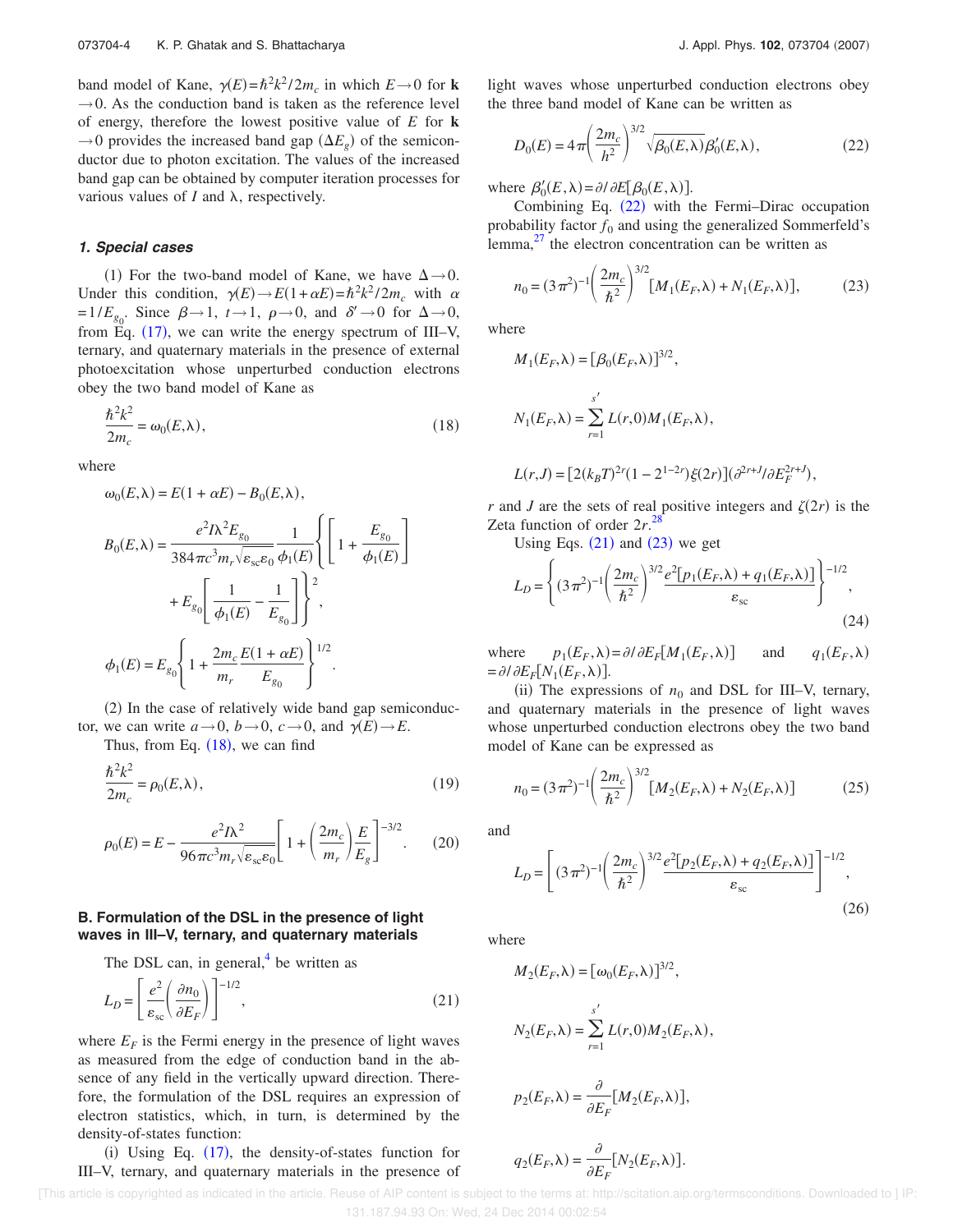073704-5 K. P. Ghatak and S. Bhattacharya

(iii) The expressions of  $n_0$  and DSL for III–V, ternary, and quaternary materials in the presence of light waves whose unperturbed conduction electrons obey the parabolic energy bands can be written as

$$
n_0 = (3\pi^2)^{-1} \left(\frac{2m_c}{\hbar^2}\right)^{3/2} [M_3(E_F, \lambda) + N_3(E_F, \lambda)]
$$
 (27)

and

$$
L_D = \left[ (3\pi^2)^{-1} \left( \frac{2m_c}{\hbar^2} \right)^{3/2} \frac{e^2 [p_3(E_F, \lambda) + q_3(E_F, \lambda)]}{\varepsilon_{\rm sc}} \right]^{-1/2},
$$
\n(28)

where

$$
M_3(E_F, \lambda) = [\rho_0(E_F, \lambda)]^{3/2},
$$
  
\n
$$
N_3(E_F, \lambda) = \sum_{r=1}^{s'} L(r, 0) M_3(E_F, \lambda),
$$
  
\n
$$
p_3(E_F, \lambda) = \frac{\partial}{\partial E_F} [M_3(E_F, \lambda)],
$$
  
\n
$$
q_3(E_F, \lambda) = \partial/\partial E_F [N_3(E_F, \lambda)].
$$

#### **C. Formulation of the DSL in the absence of light waves in III–V, ternary, and quaternary materials**

(i) In the absence of external photoexcitations, the expressions of the  $n_0$  and the DSL in accordance with the three band model of Kane assume the forms

$$
n_0 = (3\pi^2)^{-1} \left(\frac{2m_c}{\hbar^2}\right)^{3/2} [M_4(E_{F_0}) + N_4(E_{F_0})],
$$
 (29)

$$
L_D = \left[ (3\pi^2)^{-1} \left( \frac{2m_c}{\hbar^2} \right)^{3/2} \frac{e^2 [p_4(E_{F_0}) + q_4(E_{F_0})]}{\varepsilon_{\rm sc}} \right]^{-1/2}, \tag{30}
$$

where  $E_{F_0}$  is the Fermi energy in the absence of light waves and is measured from the edge of the conduction band in the vertically upward direction

$$
M_4(E_{F_0}) = \left[\gamma(E_{F_0})\right]^{3/2},
$$
  
\n
$$
N_4(E_{F_0}) = \sum_{r=1}^{s'} L(r,0)M_4(E_{F_0}),
$$
  
\n
$$
p_4(E_{F_0}) = \frac{\partial}{\partial E_{F_0}}[M_4(E_{F_0})],
$$
  
\n
$$
q_4(E_{F_0}) = \frac{\partial}{\partial E_{F_0}}[N_4(E_{F_0})].
$$

 $\overline{2}$   $\overline{3}$ 

(ii) In accordance with the two band model of Kane, the corresponding expressions of the  $n_0$  and DSL are given by

$$
n_0 = (3\pi^2)^{-1} \left(\frac{2m_c}{\hbar^2}\right)^{3/2} \left[M_5(E_{F_0}) + N_5(E_{F_0})\right]
$$
 (31)

and

$$
L_D = \left[ (3\pi^2)^{-1} \left( \frac{2m_c}{\hbar^2} \right)^{3/2} \frac{e^2 [p_5(E_{F_0}) + q_5(E_{F_0})]}{\varepsilon_{\rm sc}} \right]^{-1/2}, \tag{32}
$$

where

$$
M_5(E_{F_0}) = [E_{F_0}(1 + \alpha E_{F_0})]^{3/2},
$$
  
\n
$$
\alpha = \frac{1}{E_{g_0}},
$$
  
\n
$$
N_5(E_{F_0}) = \sum_{r=1}^{s'} L(r, 0) M_5(E_{F_0}),
$$
  
\n
$$
p_5(E_{F_0}) = \frac{\partial}{\partial E_F} [M_5(E_{F_0})],
$$
  
\n
$$
q_5(E_{F_0}) = \frac{\partial}{\partial E_{F_0}} [N_5(E_{F_0})].
$$

(iii) Under the constraints  $\Delta \gg E_{g_0}$  or  $\Delta \ll E_{g_0}$  together with the condition  $\alpha E_{F_0} \ll 1$ , Eqs. (31) and (32) assume the forms

$$
n_0 = N_c \left[ F_{1/2}(\eta) + \left( \frac{15 \alpha k_B T}{4} \right) F_{3/2}(\eta) \right]
$$
 (33)

and

$$
L_D = \left\{ \frac{e^2}{\varepsilon_{\rm sc}} \frac{N_c}{k_B T} \left[ F_{-1/2}(\eta) + \left( \frac{15 \alpha k_B T}{4} \right) F_{1/2}(\eta) \right] \right\}^{-1/2},\tag{34}
$$

where  $N_C = 2(2\pi m_c k_B T/h^2)^{3/2}$ ,  $\eta = E_{F_0}/k_B T$ , and  $F_{t_0}(\eta)$  is the one parameter Fermi–Dirac integral of order  $t_0$  which can be written  $as^{29}$ 

$$
F_{t_0}(\eta) = \left[\frac{1}{\Gamma(t_0 + 1)}\right] \int_0^\infty y^{t_0} [1 + \exp(y - \eta)]^{-1} dy,
$$
  

$$
y > -1,
$$
 (35)

where  $\Gamma(t_0+1)$  is the complete Gamma function or for all *t*, analytically continued as a complex contour integral around the negative axis

$$
F_{t_0}(\eta) = A_{t_0} \int_{-\infty}^{(0+)} y^{t_0} [1 + \exp(-y - \eta)]^{-1} dy,
$$
 (36)

in which  $A_{t_0} = \Gamma(-t_0)/2\pi\sqrt{-1}$ .

(iv) For relatively wide gap materials  $E_g \rightarrow \infty$  and Eqs.  $(33)$  and  $(34)$  assume the forms<sup>30</sup>

$$
n_0 = N_c F_{1/2}(\eta) \tag{37}
$$

and

 <sup>[</sup>This article is copyrighted as indicated in the article. Reuse of AIP content is subject to the terms at: http://scitation.aip.org/termsconditions. Downloaded to ] IP: 131.187.94.93 On: Wed, 24 Dec 2014 00:02:54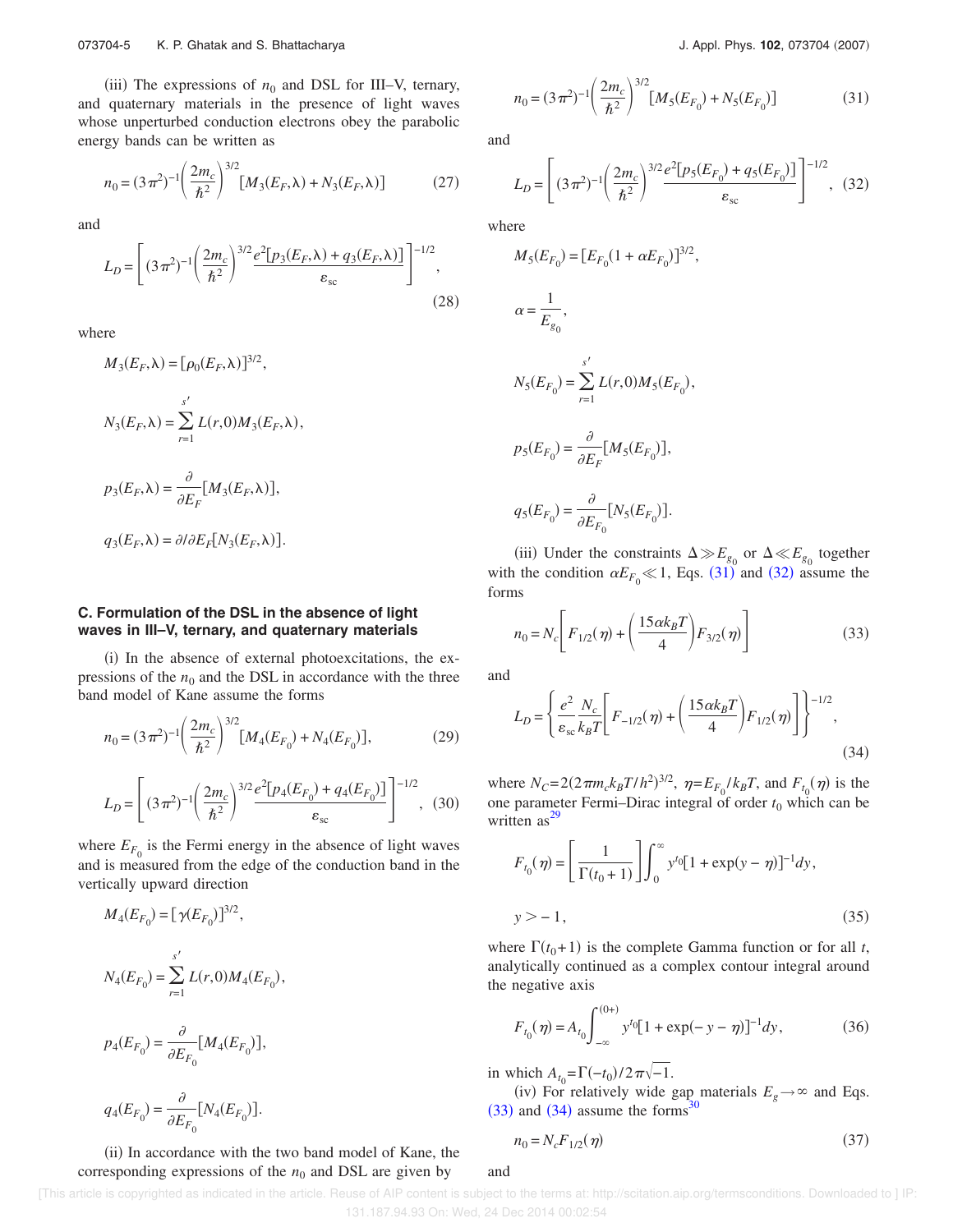

FIG. 1. Plot of the DSL as a function of electron concentration for *n*-InAs in the presence of light waves in which curves (a), (b), and (c) represent the three and two band models of Kane and that of the parabolic energy bands, respectively. Curves (d), (e), and (f) represent the same in the absence of external photoexcitation. Plot (g) indicates the classical DSL equation.

$$
L_D = \left[ \frac{e^2}{\varepsilon_{\rm sc}} \frac{N_c}{k_B T} [F_{-1/2}(\eta)] \right]^{-1/2}.
$$
 (38)

Under the condition of nondegenaracy, Eq. (38) gets simplified to the classical DSL equation.

#### **D. Suggestion for the experimental determination of the Debye screening length in materials having arbitrary dispersion laws**

It is well known that the thermoelectric power of the electrons in materials in the presence of a classically large magnetic field is independent of the scattering mechanism and is determined only by the dispersion law. $31$  The magnitude of the thermoelectric power  $G$  can be expressed as<sup>31</sup>

$$
G = \frac{1}{eT n_0} \int_{-\infty}^{\infty} (E - E_F) R(E) \left[ -\frac{\partial f_0}{\partial E} \right] dE, \tag{39}
$$

where  $R(E)$  is the total number of states. Following Tsidilkovski, $^{32}$  Eq. (43) can be written under the condition of carrier degeneracy as

$$
G = \left(\frac{\pi^2 k_B^2 T}{3n_0}\right) \left(\frac{\partial n_0}{\partial E_F}\right). \tag{40}
$$

The use of Eqs.  $(21)$  and  $(40)$  leads to the result

$$
L_D = \left(\frac{\pi^2 k_B^2 T \varepsilon_{\rm sc}}{3e^3 n_0 G}\right)^{1/2}.\tag{41}
$$

Thus, the DSL for degenerate materials can be determined by knowing the experimental values of *G*.

From the suggestion for the experimental determination of the DSL for degenerate materials having arbitrary dispersion laws as given by Eq.  $(41)$ , we observe that for a constant *T*, the DSL varies inversely with the square root of  $Gn_0$ .

Only the experimental values of *G* for any material as a function of electron concentration will generate the experimental values of the DSL for that range of  $n_0$  for that material. Since  $(Gn_0)^{-1/2}$  decreases with increasing  $n_0$  for constant *T*, from Eq. (41) we can conclude that the DSL will decrease with increasing  $n_0$ . This statement provides a compatibility test of our theoretical analysis. Equation  $(41)$  provides an experimental check of the DSL and also a technique for probing the band structures of the materials having arbitrary band structures.

#### **III. RESULT AND DISCUSSIONS**

Using the appropriate equations, we have plotted the DSL as a function of electron concentration at *T*= 4.2 K in Figs. 1–4 by using the values of the energy band constants as given in Table I for *n*-InAs, *n*-InSb, *n*-Hg1−*<sup>x</sup>*Cd*x*Te, and  $n-\text{In}_{1-x}\text{Ga}_x\text{As}_y\text{P}_{1-y}$  lattice matched to InP as examples of III–V, ternary, and quaternary materials, respectively, which are used for the purpose of numerical computations in accordance with three and two band models of Kane together with the parabolic energy bands. In Figs. 1–4, we have included the plot the classical DSL equation for the purpose of fixing the reference. From Figs. 1–4, we observe that the DSL decreases from the light off case to the light on case, since the value of the Fermi energy in the presence of light waves becomes larger due to the increase in the carrier concentration as compared with the same in the absence of photoexcitation. Therefore, the numerical magnitude of the DSL in the presence of light is smaller as compared with the same in the light off case in the whole range of the concentration considered, although the DSL decreases with increase in carrier degeneracy.

The combined influence of the energy band constants on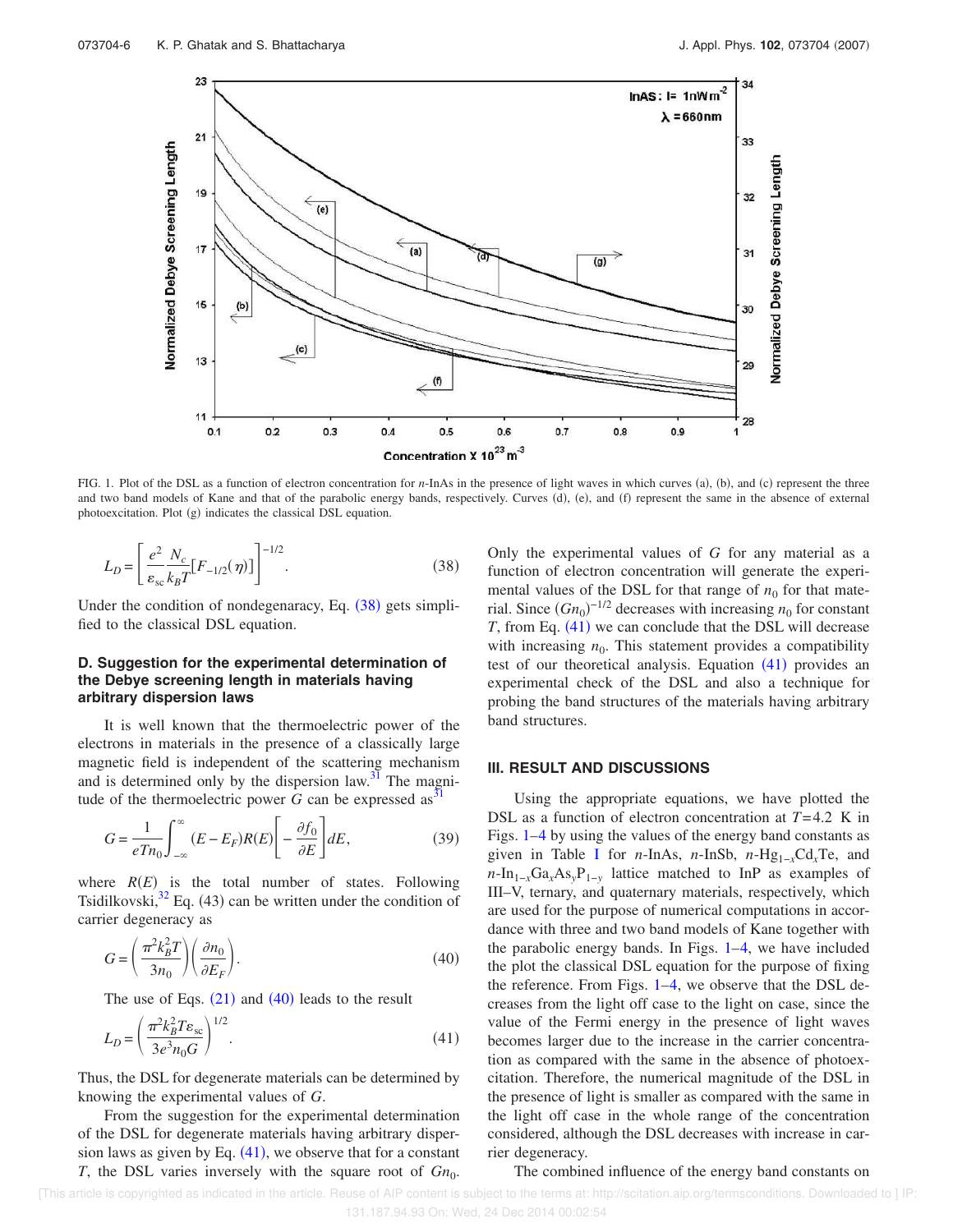

FIG. 2. Plot of the DSL as a function of electron concentration for *n*-InSb for all cases of Fig. 1.

the DSL for *n*-InAs and *n*-InSb can easily be assessed from Figs. 1 and 2. For the purpose of relative assessment, all the plots in the absence of light waves have further been drawn. In Figs. 5–8, we have plotted the DSL as a function of light intensity and we observe that the DSL decreases with increasing light intensity for the materials, whereas in the absence of external photoexcitation the DSL is independent of intensity. In Figs. 9–12, we have plotted the DSL as a function of wavelengths in the visible region for *n*-InAs, *n*-Hg1−*x*Cd*x*Te, and *n*-In1−*x*Ga*x*As*y*P1−*<sup>y</sup>* lattice matched to InP, respectively, for all types of energy band models. The DSL decreases as the wavelength shifts from red color to violet. In Figs. 13 and 14, the DSL has been plotted as a function of alloy composition for *n*-Hg<sub>1−*x*</sub>Cd<sub>*x*</sub>Te and *n*-In<sub>1−*x*</sub>Ga<sub>*x*</sub>As<sub>*y*</sub>P<sub>1-*y*</sub> lattice matched to InP, respectively, in which all the cases of Fig. 1 have further been plotted for the purpose of relative comparison. The plots of the Fig. 13 are valid for  $x > 0.17$ , since for  $x < 0.17$ , the band gap becomes negative in  $n$ -Hg<sub>1−*x*</sub>Cd<sub>*x*</sub>Te leading to a semimetallic state. The plots of Fig. 14 exhibit the variation of the DSL with the alloy composition for *n*-In<sub>1−*x*</sub>Ga<sub>*x*</sub>As<sub>*y*</sub>P<sub>1−*y*</sub> lattice matched to InP. In Figs. 5–14, we have further included the classical DSL equation for the purpose of fixation of the reference.

The influence of light is immediately apparent from the



FIG. 3. Plot of the DSL as a function of electron concentration for *n*-Hg1-*<sup>x</sup>*Cd*x*Te for all cases of Fig. 1.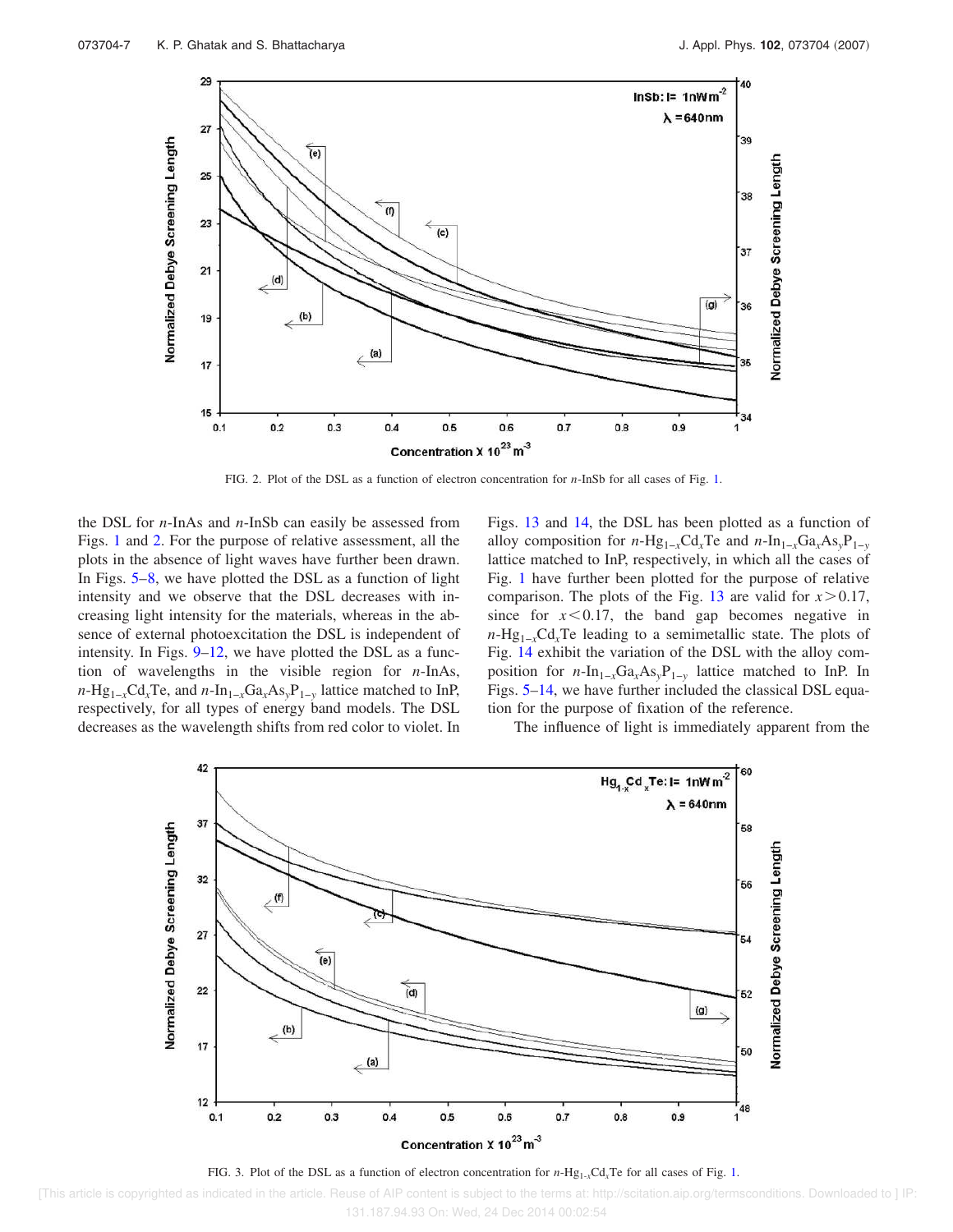

FIG. 4. Plot of the DSL as a function of electron concentration for *n*-In1−*<sup>x</sup>*Ga*x*As*y*P1−*<sup>y</sup>* lattice matched to InP for all cases of Fig. 1.

plots in Figs. 5–12 since the DSL depends strongly on *I* and  $\lambda$  which is in direct contrast as compared with the corresponding cases for the bulk specimens of the said compounds in the absence of external photoexcitation. The variations of the DSLs in Figs. 5–12 reflect the direct signature of the light wave on the electronic, optic and the other band structure dependent properties of semiconducting materials in the presence of light waves and the photon assisted transport for the corresponding semiconductor devices. Although the DSL tends to decreases with the intensity and the wavelength but the rate of decrease is totally band structure de-

TABLE I. Values of the energy band constants (Refs. 30, 33, and 35–37).

| (a) InAs, (b) InSb, (c) $Hg_{1-x}Cd_xTe$ :                                                                                                                                                                                                                                                                |
|-----------------------------------------------------------------------------------------------------------------------------------------------------------------------------------------------------------------------------------------------------------------------------------------------------------|
| $E_{\varphi}$ =[-0.302+1.93x+5.35(10) <sup>-4</sup> (1-2x)T-0.810x <sup>2</sup> +0.832x <sup>3</sup> ] eV, valid<br>from $x=0$ to $x=0.6$ and $T=4$ K to $T=300$ K,<br>$m_c = \{ [3\hbar^2 E_{g_0}(x,T)]/[4P^2(x)] \}$ , $P^2(x) = [(\hbar^2/2m_0)(18+3x)]$ , and $\Delta = (0.63$<br>$+0.24x-0.27x^2$ eV |
| $\varepsilon_s(x) = [20.262 - 14.812x + 5.2795x^2] \varepsilon_0^{b}$ and (d) $In_{1-x}Ga_xAs_yP_{1-y}$ lattice<br>matched to InP: $E_e = [1.337 - 0.73y + 0.13y^2]$ eV, $\Delta = (0.114 + 0.26y)$<br>$-0.22y^2$ eV, and $m_c = (0.080 - 0.039y)m_0$ .                                                   |
| (a) InAs: $E_p = 0.418$ eV, $\Delta = 0.38$ eV, $m_c = 0.026m_0$ , $m_v = 0.45m_0$ and T<br>$=4.2$ K, $\varepsilon_{sc} = 12.25 \varepsilon_0^{\circ}$                                                                                                                                                    |
| (b) InSb: $E_e = 0.235$ eV, $\Delta = 0.803$ eV, $m_c = 0.0145m_0$ , $m_v = 0.43m_0$ , T<br>$=4.2$ K, $\varepsilon_{sc} = 15.68 \varepsilon_0^{\circ}$                                                                                                                                                    |
| (c) Hg <sub>1-x</sub> Cd <sub>x</sub> Te: $E_e$ =0.0596042 eV, $\Delta$ =0.6672 eV, $m_c$ =0.00596042m <sub>0</sub> , x<br>$= 0.2, m_v = 0.4 m_0,$                                                                                                                                                        |
| $T=4.2$ K, $\varepsilon_{sc}=12.642\varepsilon_0^{\circ}$                                                                                                                                                                                                                                                 |
| (d) In <sub>1-x</sub> Ga <sub>x</sub> As <sub>y</sub> P <sub>1-y</sub> lattice matched to InP: $Eg$ =1.0045 eV,                                                                                                                                                                                           |
| $\Delta = 0.189$ eV, $m_c = 0.0605m_0$ , $y = 0.5$ , $m_v = 0.724m_0$ , $T = 4.2$ K,                                                                                                                                                                                                                      |
| $\varepsilon_{sc}$ =11.82 $\varepsilon_0$ <sup>d</sup>                                                                                                                                                                                                                                                    |
| <sup>a</sup> Reference 35.                                                                                                                                                                                                                                                                                |
| <sup>b</sup> Reference 36.                                                                                                                                                                                                                                                                                |
| <sup>c</sup> Reference 30.                                                                                                                                                                                                                                                                                |

<sup>d</sup>Reference 37.

pendent. The numerical values of the DSL are greatest for ternary materials and least for quaternary compounds.

We note that our basic Eq.  $(24)$  covers various materials having different energy band structures. In this article, the concentration, the alloy composition, the light intensity, and the wavelength dependences of the DSL for *n*-InAs, *n*-InSb, *n*-Hg1−*x*Cd*x*Te, and *n*-In1−*x*Ga*x*As*y*P1−*<sup>y</sup>* lattice matched to InP have been studied. Thus, we have covered a wide class of optoelectronic and allied compounds whose energy band structures are defined by the three and two band models of Kane in the absence of photon field. Under certain limiting conditions, all the results of the DSLs for different materials having various band structures lead to the well-known classical DSL equation. This indirect test not only exhibits the mathematical compatibility of our formulation but also shows the fact that our simple analysis is a more generalized one, since one can obtain the corresponding results for the relatively wide gap nondegenerate materials having parabolic energy bands under certain limiting conditions from our present derivation. Our experimental suggestion for the determination of the screening length is valid for materials having arbitrary dispersion relations. Since the experimental curves of  $n_0$  versus *G* are not available in the literature to the best of our knowledge for the present generalized systems, we cannot compare our theoretical formulation with the proposed experiment although, the generalized analysis as presented in this context can be checked when the experimental investigation of *G* for the present system would appear in the literature.

We can conclude that the influence of the presence of an external photoexcitation is to change radically the original band structure of the material. Because of this change, the photon field causes to increase the band gap of semiconductor. Our method is not at all related to the density of states (DOS) technique as used in the literature.<sup>34</sup> From the  $\mathbf{E}\text{-}\mathbf{k}$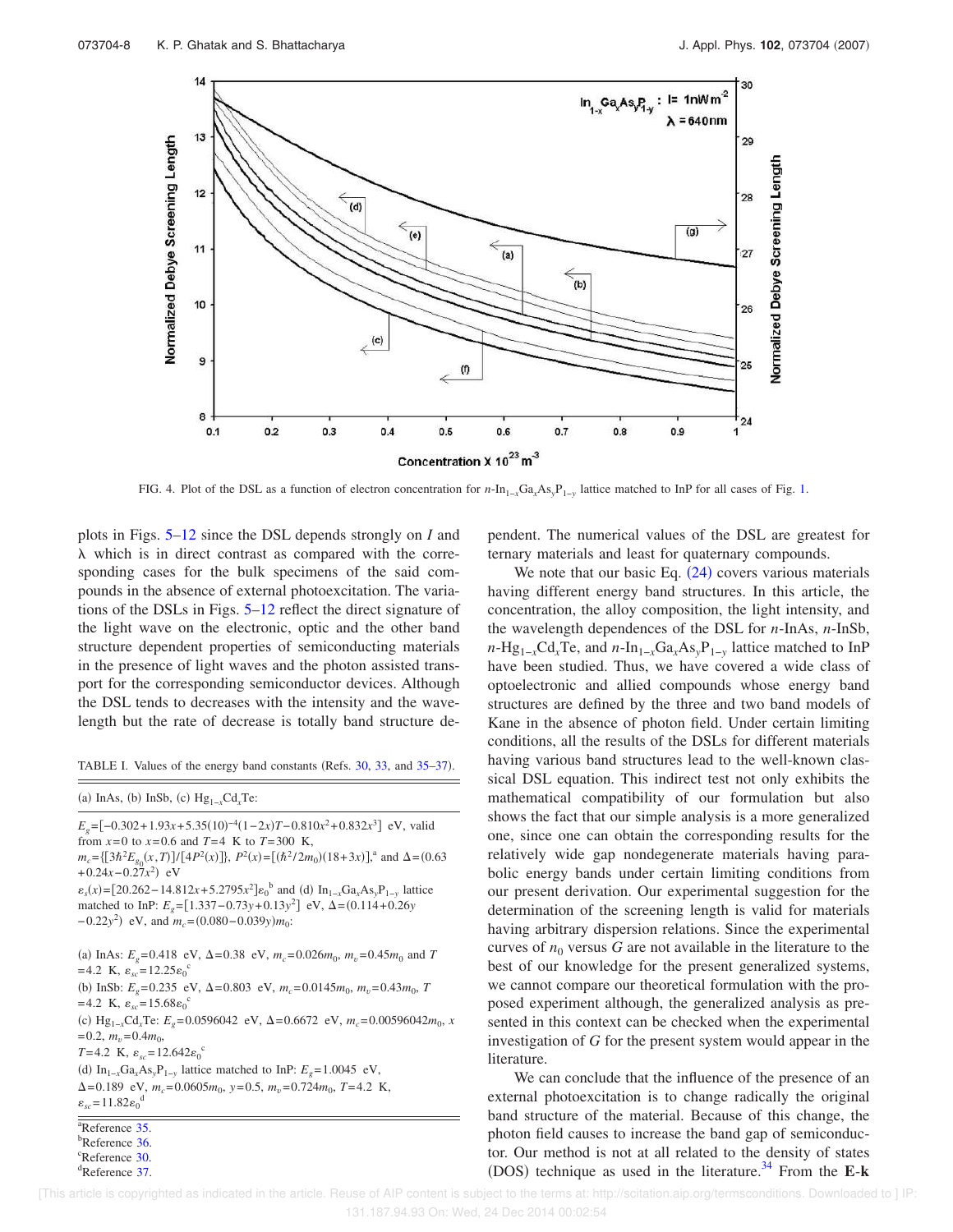

FIG. 5. Plot of the DSL as a function of light intensity for *n*-InAs in which curves (a), (b), and (c) represent the three and two band models of Kane and that of parabolic energy bands, respectively. Curves (d), (e), and (f) represent the same in the absence of external photoexcitation. Plot (g) indicates the classical DSL equation.

dispersion relation, we can obtain the DOS, but the DOS technique as used in the literature<sup>34</sup> cannot provide the  $\mathbf{E} - \mathbf{k}$ dispersion relation. Therefore, our study is more fundamental than those of the existing literature because the Boltzmann transport equation, which controls the study of the charge transport properties of semiconductor devices, can be solved if and only if the **E**-**k** dispersion relation is known. We wish to note that we have not considered the many body effects in this simplified theoretical formalism due to the lack of availability in the literature of proper analytical techniques for including them for the generalized systems as considered in this article. Our simplified approach will be useful for the purpose of comparison when methods of tackling the formidable problem after inclusion of the many body effects for the present generalized systems appear. It is worth remarking in this context that from our simple theory under certain limiting conditions we get the well-known result of the DSL for wide gap materials having parabolic energy bands. The inclusion of the said effects would certainly increase the accuracy of the results, although the qualitative features of the DSL discussed in this article would not change in the presence of the aforementioned effect. Besides, our suggestion for the experimental determination of the DSL is independent of the inclusion of the said effect. We have not considered other types of optoelectronic materials and other external variables in order to keep the presentation brief. The influence of energy band models and the various band con-



FIG. 6. Plot of the DSL as a function of light intensity for *n*-InSb for all cases of Fig. 5.

 <sup>[</sup>This article is copyrighted as indicated in the article. Reuse of AIP content is subject to the terms at: http://scitation.aip.org/termsconditions. Downloaded to ] IP: 131.187.94.93 On: Wed, 24 Dec 2014 00:02:54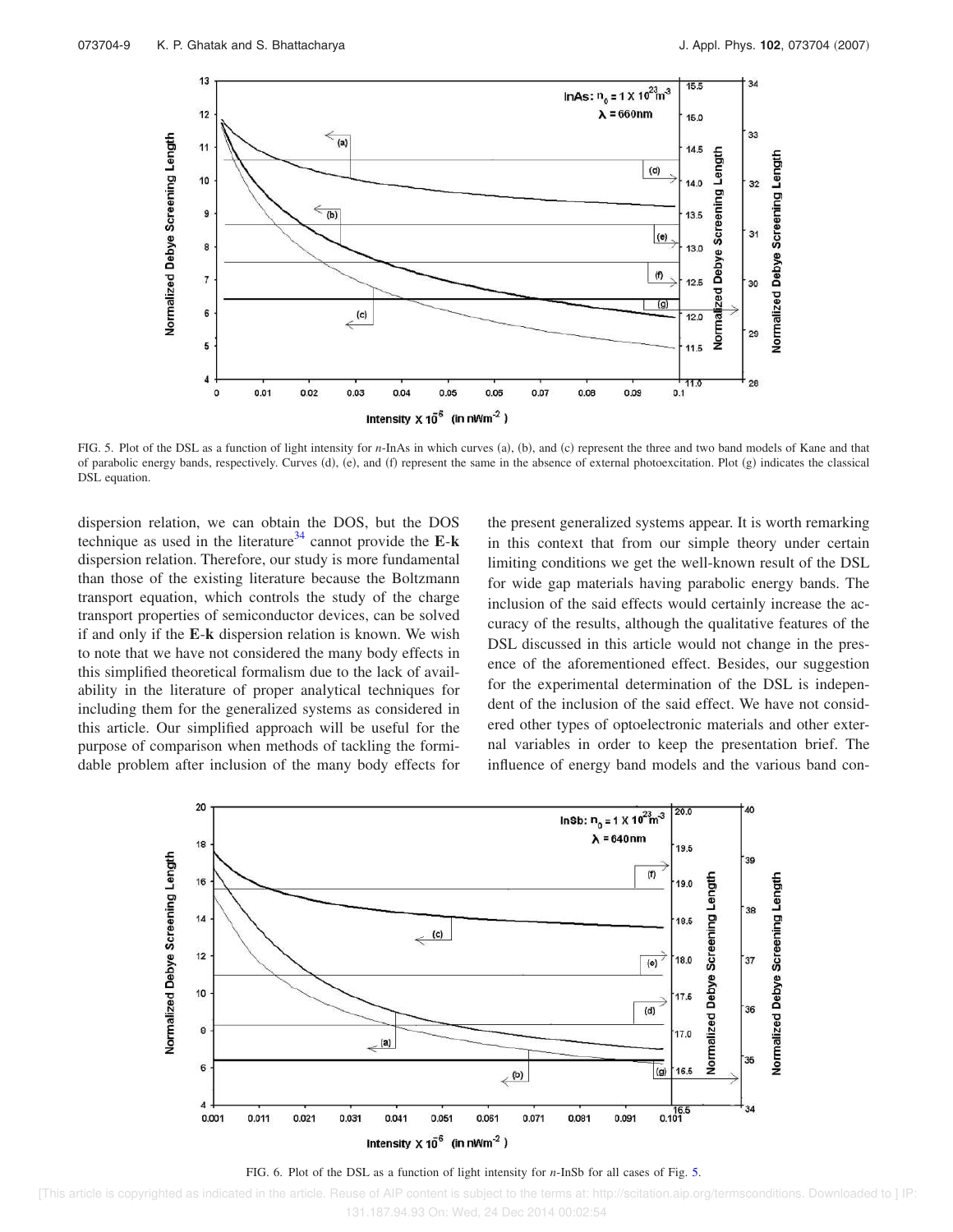

FIG. 7. Plot of the DSL as a function of light intensity for *n*-Hg1−*<sup>x</sup>*Cd*x*Te for all cases of Fig. 5.

stants on the DSL for different materials can also be studied from all the figures of this article.

The numerical results presented in this article would be different for other materials but the nature of variation would be unaltered. The theoretical results as given here would be useful in analyzing various other experimental data related to this phenomenon. Finally, we can write that this theory can be used to investigate the Einstein relation, the Burstein Moss shift, the effective electron mass, the carrier contribution to the elastic constants, the specific heat, and other different transport coefficients of modern semiconductor devices operated under the influence of external photon field in addition to the suggestion for the experimental determination of the DSL for materials having arbitrary carrier energy spectra.

#### **APPENDIX**

The doubly degenerate wave functions  $u_1(\mathbf{k}, \mathbf{r})$  and  $u_2(\mathbf{k}, \mathbf{r})$  can be expressed as<sup>30</sup>

$$
u_1(\mathbf{k}, \mathbf{r}) = a_{k+}[(is)\downarrow'] + b_{k+} \left[ \frac{X' - iY'}{\sqrt{2}}\uparrow' \right] + c_{k+} [Z'\downarrow, ]
$$
\n(A1)

and

$$
u_2(\mathbf{k}, \mathbf{r}) = a_k \left[ (is) \uparrow' \right] - b_k \left[ \frac{X' + iY'}{\sqrt{2}} \downarrow' \right] + c_k \left[ Z' \uparrow' \right],
$$
\n(A2)

where *s* is the *s*-type atomic orbital in both unprimed and primed coordinates,  $\downarrow'$  indicates the spin down function in the primed coordinates

$$
a_{k\pm} \equiv \beta \{ [E_{g_0} - (\gamma_{0k\pm})^2 (E_{g_0} - \delta')]^{1/2} (E_{g_0} + \delta')^{-1/2} \},
$$

$$
\beta = \{ [6(E_{g_0} + 2\Delta/3)(E_{g_0} + \Delta)]/\chi \}^{1/2},
$$



FIG. 8. Plot of the DSL as a function of light intensity for *n*-In1−*<sup>x</sup>*Ga*x*As*y*P1−*<sup>y</sup>* lattice matched to InP for all cases of Fig. 5.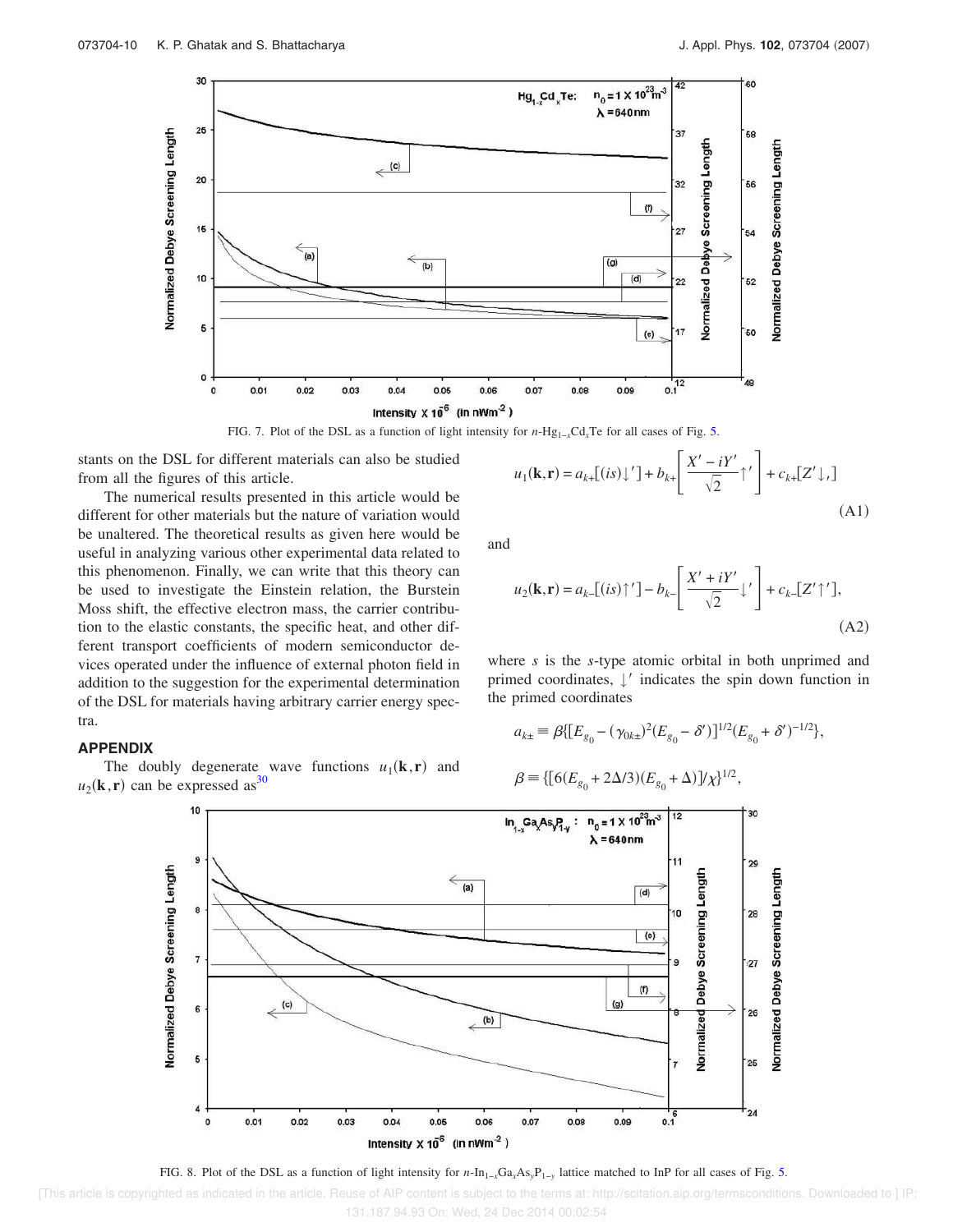

FIG. 9. Plot of the DSL as a function of wavelength for *n*-InAs in which curves (a), (b), and (c) represent the three and two band models of Kane and that of parabolic energy bands, respectively. Curves (d), (e), and (f) represent the same in the absence of external photoexcitation. Plot (g) indicates the classical DSL equation.

$$
\chi = (6E_{g_0}^2 + 9E_{g_0}\Delta + 4\Delta^2),
$$
  
\n
$$
\gamma_{0k\pm} = \left[\frac{(\xi_{1k} \mp E_{g_0})}{2(\xi_{1k} + \delta')}\right]^{1/2},
$$
  
\n
$$
\xi_{1k} = E_c(\mathbf{k}) - E_v(\mathbf{k}) = E_{g_0} \left[1 + 2\left(1 + \frac{m_c}{m_v}\right)\frac{\gamma(E)}{E_{g_0}}\right]^{1/2},
$$

 $\delta' = (E_{g_0}^2 \Delta)(\chi)^{-1}$ , *X'*, *Y'*, and *Z'* are the *p*-type atomic orbitals in the primed coordinates,  $\uparrow$  indicates the spin-up function in the primed coordinates,  $b_{k\pm} \equiv \rho \gamma_{0k\pm}$ ,  $\rho \equiv (4\Delta^2/3\chi)^{1/2}$ ,  $c_{k\pm}$  $\equiv t\gamma_{0k\pm}$ , and  $t \equiv [6(E_{g_0} + 2\Delta/3)^2/\chi]^{1/2}$ .

We can, therefore, write the expression for the OME as

$$
\text{OME} = \overline{p}_{cv}(\mathbf{k}) = \langle u_1(\mathbf{k}, \mathbf{r}) | \overline{p} | u_2(\mathbf{k}, \mathbf{r}) \rangle. \tag{A3}
$$

Since the photon vector has no interaction in the same band for the study of interband optical transition, we can therefore write

$$
\langle S|\overline{p}|S\rangle = \langle X|\overline{p}|X\rangle = \langle Y|\overline{p}|Y\rangle = \langle Z|\overline{p}|Z\rangle = 0
$$

and

$$
\langle X|\overline{p}|Y\rangle = \langle Y|\overline{p}|Z\rangle = \langle Z|\overline{p}|X\rangle = 0.
$$

There are finite interactions between the conduction band and the valance band and we can obtain

,

$$
\langle S|P|X\rangle = \hat{i} \cdot \mathbf{P} = \hat{i} \cdot \mathbf{P}_x
$$



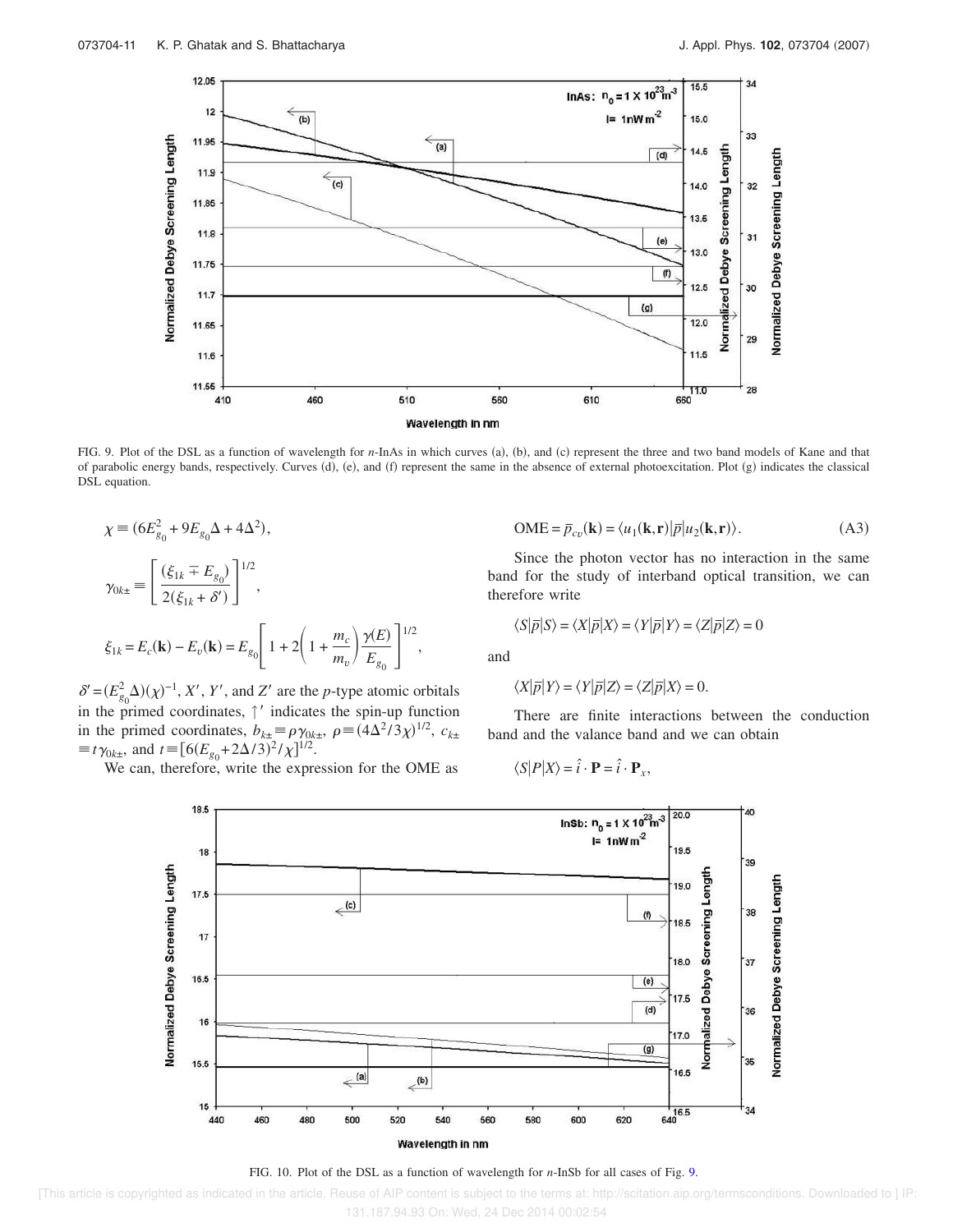

FIG. 11. Plot of the DSL as a function of wavelength for *n*-Hg1−*<sup>x</sup>*Cd*x*Te for all cases of Fig. 9.

$$
\langle S|P|Y\rangle = \hat{j} \cdot \mathbf{P} = \hat{j} \cdot \mathbf{P}_y,
$$

 $\langle S|P|Z\rangle = \hat{k} \cdot \mathbf{P} = \hat{k} \cdot \mathbf{P}_z$ ,

where  $\hat{i}$ ,  $\hat{j}$ , and  $\hat{k}$  are the unit vectors along *x*, *y*, and *z* axes, respectively.

It is well known that

$$
\begin{bmatrix} \uparrow' \\ \downarrow' \end{bmatrix} = \begin{bmatrix} e^{-i\phi/2} \cos \theta/2 & e^{i\phi/2} \sin \theta/2 \\ -e^{-i\phi/2} \sin \theta/2 & e^{i\phi/2} \cos \theta/2 \end{bmatrix} \begin{bmatrix} \uparrow \\ \downarrow \end{bmatrix},
$$

$$
\begin{bmatrix} X' \\ Y' \\ Z' \end{bmatrix} = \begin{bmatrix} \cos \theta \cos \phi & \cos \theta \sin \phi & -\sin \theta \\ -\sin \phi & \cos \phi & 0 \\ \sin \theta \cos \phi & \sin \theta \sin \phi & \cos \theta \end{bmatrix} \begin{bmatrix} X \\ Y \\ Z \end{bmatrix}.
$$

Besides, the spin vector can be written as  $S = \frac{\hbar}{2}$  $\frac{1}{2}$  $\sigma$ ,

where

$$
\sigma_x = \begin{bmatrix} 0 & 1 \\ 1 & 0 \end{bmatrix},
$$

$$
\sigma_y = \begin{bmatrix} 0 & -i \\ i & 0 \end{bmatrix},
$$

$$
\sigma_z = \begin{bmatrix} 1 & 0 \\ 0 & -1 \end{bmatrix},
$$



FIG. 12. Plot of the DSL as a function of wavelength for *n*-In1−*<sup>x</sup>*Ga*x*As*y*P1−*<sup>y</sup>* lattice matched to InP for all cases of Fig. 9.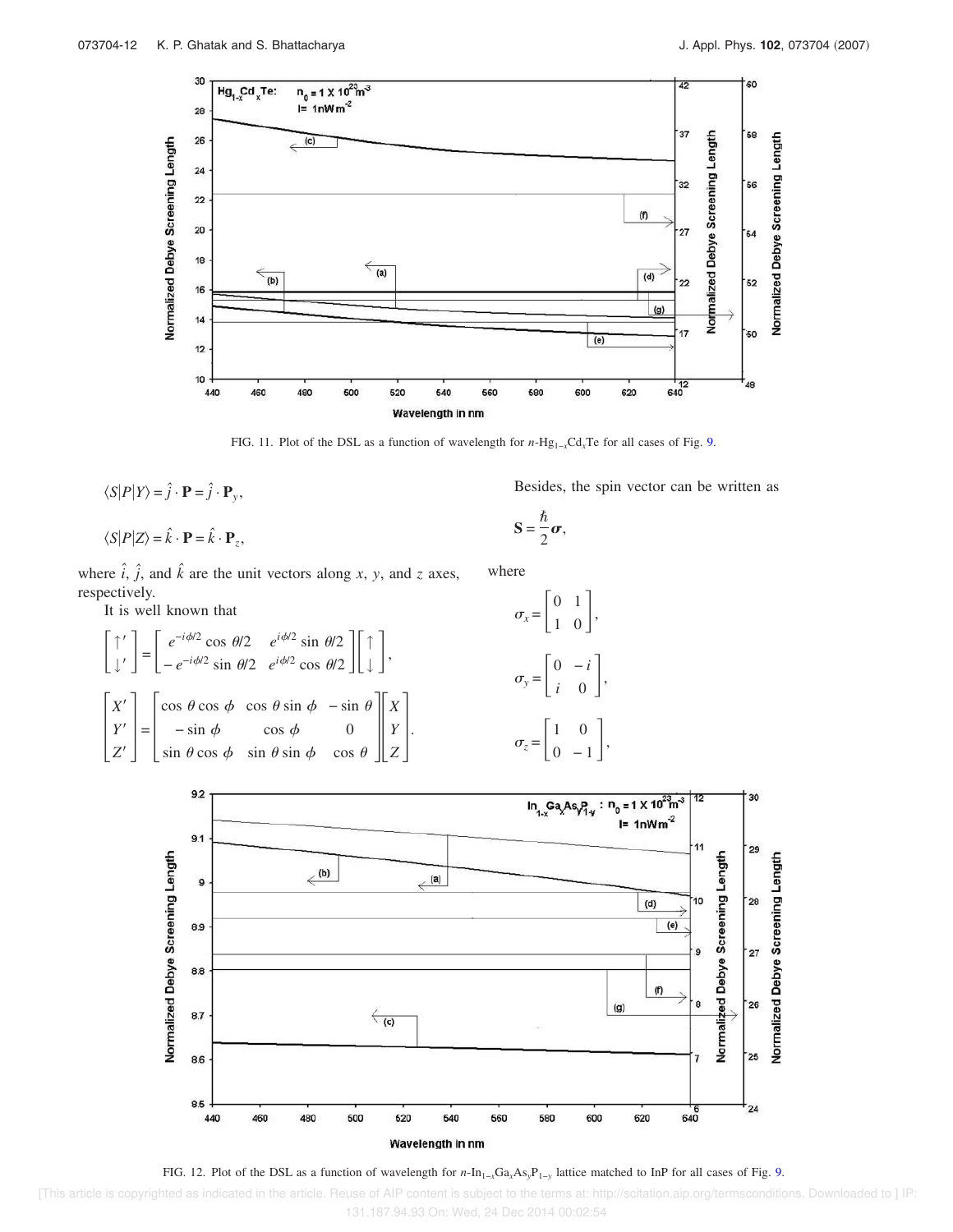

FIG. 13. Plot of the DSL as a function of alloy composition for  $n-Hg_{1-x}Cd_xTe$  in the presence of light waves in which curves (a), (b), and (c) represent the three and two band models of Kane and that of parabolic energy band, respectively. Curves (d), (e), and (f) represent the same in the absence of external photoexcitation. Plot (g) indicates the classical DSL equation.

$$
i=\sqrt{-\,1}\,.
$$

From earlier, we can write

$$
P_{CV}(\mathbf{k}) = \langle u_1(\mathbf{k}, \mathbf{r}) | P | u_2(\mathbf{k}, \mathbf{r}) \rangle = \left\langle \left\{ a_{k_+}[(iS) \downarrow'] \right\} + b_{k_+} \left[ \left( \frac{X' - iY'}{\sqrt{2}} \right) \uparrow' \right] + c_{k_+} [Z' \downarrow'] \right\} | P |
$$
  
\$\times \left\{ a\_k [ (iS) \uparrow'] - b\_k \left[ \left( \frac{X' + iY'}{\sqrt{2}} \right) \downarrow' \right] + c\_k [Z' \uparrow'] \right] \right\} }.

Using the earlier relations, we get

$$
P_{CV}(\mathbf{k}) = \langle u_1(\mathbf{k}, \mathbf{r}) | P | u_2(\mathbf{k}, \mathbf{r}) \rangle = \frac{b_{k_+} a_{k_-}}{\sqrt{2}} \{ \langle (X' - iY') | P | iS \rangle \times \langle \uparrow' | \uparrow' \rangle \} + c_{k_+} a_{k_-} \{ \langle Z' | P | iS \rangle \langle \downarrow' | \uparrow' \rangle \}
$$

$$
- \frac{a_{k_+} b_{k_-}}{\sqrt{2}} \{ \langle iS | P | (X' + iY') \rangle \langle \downarrow' | \downarrow' \rangle \}
$$

$$
+ a_{k_+} c_{k_-} \{ \langle iS | P | Z' \rangle \langle \downarrow' | \uparrow' \rangle \}. \tag{A4}
$$

From Eq. (A4), we can write

$$
\langle (X' - iY')|P|iS\rangle = \langle (X')|P|iS\rangle - \langle (iY')|P|iS\rangle
$$

$$
= i \int u_{X'}^* PS - \int - i u_{Y'}^* P i u_X
$$

$$
= i \langle X'|P|S\rangle - \langle Y'|P|S\rangle.
$$

#### From the earlier relations, for *X*, *Y*, and *Z*, we get

 $|X'\rangle = \cos \theta \cos \phi |X\rangle + \cos \theta \sin \phi |Y\rangle - \sin \theta |Z\rangle.$ 

Thus,

 $\langle X' | P | S \rangle = \cos \theta \cos \phi \langle X | P | S \rangle + \cos \theta \sin \phi \langle Y | P | S \rangle$  $-\sin \theta \langle Z|P|S\rangle = P\hat{r}_1,$ 

where  $\hat{r}_1 = \hat{i} \cos \theta \cos \phi + \hat{j} \cos \theta \sin \phi - \hat{k} \sin \theta$ . Similarly, we obtain

$$
|Y'\rangle = -\sin \phi |X\rangle + \cos \phi |Y\rangle + 0|Z\rangle.
$$

Thus,

$$
\langle Y'|P|S\rangle = -\sin \phi \langle X|P|S\rangle + \cos \phi \langle Y|P|S\rangle + 0 \langle Z|P|S\rangle
$$
  
=  $P\hat{r}_2$ ,

where  $\hat{r}_2 = -\hat{i} \sin \phi + \hat{j} \cos \phi$  so that  $\langle (X'-iY')|P|S \rangle = P(i\hat{r}_1)$  $-\hat{r}_2$ )

Thus,

$$
\frac{a_{k_-}b_{k_+}}{\sqrt{2}}\langle (X'-iY')|P|S\rangle\langle\uparrow'|{\uparrow'}\rangle = \frac{a_{k_-}b_{k_+}}{\sqrt{2}}P(i\hat{r}_1-\hat{r}_2)
$$
  
× $\langle{\uparrow'}|{\uparrow'}\rangle$ . (A5)

Now since

$$
\langle iS|P|(X'+iY')\rangle=i\langle S|P|X'\rangle-\langle S|P|Y'\rangle=P(i\hat{r}_1-\hat{r}_2),
$$

we can write

$$
-\frac{a_{k_+}b_{k_-}}{\sqrt{2}}\{\langle iS|P|(X'+iY')\rangle\langle\downarrow'\vert\downarrow'\rangle\} = -\frac{a_{k_+}b_{k_-}}{\sqrt{2}}P(i\hat{r}_1 - \hat{r}_2)
$$
  
 
$$
\times\langle\downarrow'\vert\downarrow'\rangle.
$$
 (A6)

#### Similarly, we get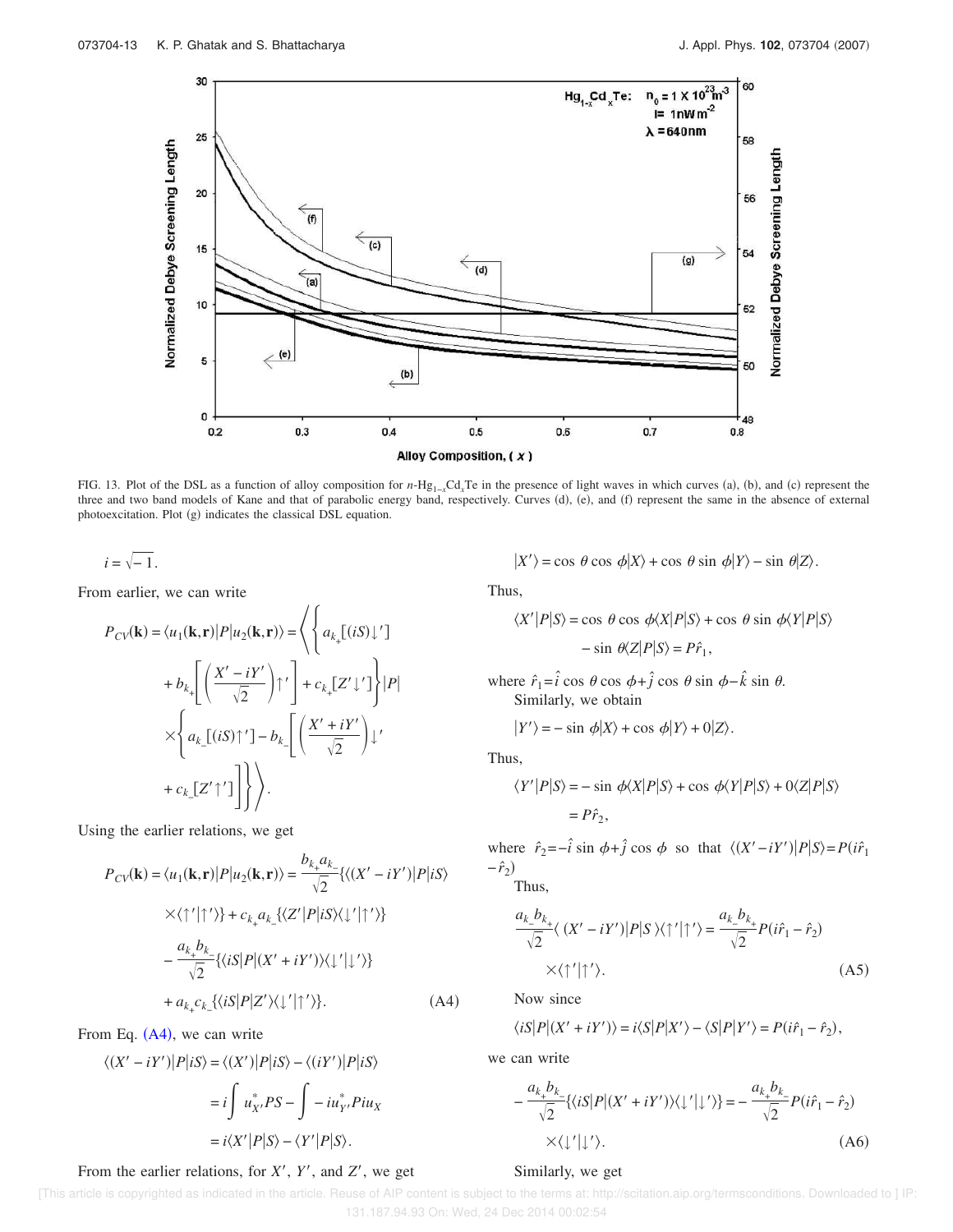

FIG. 14. Plot of the DSL as a function of alloy composition for *n*-In1−*<sup>x</sup>*Ga*x*As*y*P1−*<sup>y</sup>* lattice matched to InP for all cases of Fig. 13.

$$
|Z'\rangle = \sin \theta \cos \phi |X\rangle + \sin \theta \sin \phi |Y\rangle + \cos \theta |Z\rangle,
$$

so that

$$
\langle Z'|P|iS\rangle = i\langle Z'|P|S\rangle = iP\{\sin \theta \cos \phi \hat{i} + \sin \theta \sin \phi \hat{j} + \cos \theta \hat{k}\} = iP\hat{r}_3,
$$

where  $\hat{r}_3 = \hat{i} \sin \theta \cos \phi + \hat{j} \sin \theta \sin \phi + \hat{k} \cos \theta$ .

Thus,

$$
c_{k_{+}}a_{k_{-}}\langle Z'|P|iS\rangle\langle\downarrow'|{\uparrow}\prime\rangle = c_{k_{+}}a_{k_{-}}iP\hat{r}_{3}\langle\downarrow'|{\uparrow}\prime\rangle. \tag{A7}
$$

Similarly, we can write

$$
c_{k\_}a_{k_{+}}\langle iS|P|Z'\rangle\langle\downarrow'\uparrow'\rangle = c_{k\_}a_{k_{+}}iP\hat{r}_{3}\langle\downarrow'\uparrow'\rangle.
$$
 (A8)

Therefore, we obtain

$$
\frac{a_k b_{k_+}}{\sqrt{2}} \{ \langle (X' - iY') | P | S \rangle \langle \uparrow' | \uparrow' \rangle \} - \frac{a_{k_+} b_{k_-}}{\sqrt{2}} \{ \langle iS | P | (X' + iY') \rangle \langle \downarrow' | \downarrow' \rangle \} = \frac{P}{\sqrt{2}} (-a_{k_+} b_{k_-} \langle \downarrow' | \downarrow' \rangle + a_{k_-} b_{k_+} \langle \uparrow | \uparrow' \rangle )
$$
  
 
$$
\times (i\hat{r}_1 - \hat{r}_2).
$$
 (A9)

Also, we can write

$$
c_{k_{+}}a_{k_{-}}\langle Z'|P|iS\rangle\langle\downarrow'|{\uparrow}\prime\rangle + c_{k_{-}}a_{k_{+}}\langle iS|P|Z'\rangle\langle\downarrow'|{\uparrow}\prime\rangle
$$
  
=  $iP(c_{k_{+}}a_{k_{-}}+c_{k_{-}}a_{k_{+}})\hat{r}_{3}[\langle\downarrow'\vert\downarrow'\rangle].$  (A10)

Combining Eqs.  $(A9)$  and  $(A10)$ , we find

From the earlier relations, we obtain

$$
P_{CV}(\mathbf{k}) = \frac{P}{\sqrt{2}} (i\hat{r}_1 - \hat{r}_2) \{ (b_{k_+} a_{k_-}) \langle \uparrow' | \uparrow' \rangle - (b_{k_-} a_{k_+}) \langle \downarrow' | \downarrow' \rangle \} + i P \hat{r}_3 (c_{k_+} a_{k_-} - c_{k_-} a_{k_+}) \langle \downarrow' | \uparrow' \rangle.
$$
 (A11)

## $\uparrow' = e^{-i\phi/2} \cos(\theta/2) \uparrow + e^{i\phi/2} \sin(\theta/2) \downarrow$ ,  $\downarrow' = -e^{-i\phi/2}\sin(\theta/2)\uparrow + e^{i\phi/2}\cos(\theta/2)$  $(A12)$

Therefore,

$$
\langle \downarrow' | \uparrow' \rangle = [-e^{-i\phi/2} \sin(\theta/2) \uparrow + e^{i\phi/2} \cos(\theta/2) \downarrow]^* [
$$
  
\n
$$
- e^{-i\phi/2} \cos(\theta/2) \uparrow + e^{i\phi/2} \sin(\theta/2) \downarrow ]
$$
  
\n
$$
= [-e^{i\phi/2} \sin(\theta/2) \uparrow^* + e^{-i\phi/2} \cos(\theta/2) \downarrow^* ]
$$
  
\n
$$
\times [-e^{-i\phi/2} \cos(\theta/2) \uparrow + e^{i\phi/2} \sin(\theta/2) \downarrow ]
$$
  
\n
$$
= -\sin(\theta/2) \cos(\theta/2) \langle \uparrow | \uparrow \rangle + e^{-i\phi} \cos^2(\theta/2) \langle \downarrow | \uparrow \rangle
$$
  
\n
$$
- e^{i\phi} \sin^2(\theta/2) \langle \uparrow | \downarrow \rangle + \sin(\theta/2) \cos(\theta/2) \langle \downarrow | \downarrow \rangle.
$$

Therefore,

$$
\langle \downarrow' | \uparrow' \rangle_x = -\sin(\theta/2)\cos(\theta/2)\langle \uparrow | \uparrow \rangle_x + e^{-i\phi}\cos^2(\theta/2)
$$
  
 
$$
\times \langle \downarrow | \uparrow \rangle_x - e^{i\phi}\sin^2(\theta/2)\langle \uparrow | \downarrow \rangle_x
$$
  
+ 
$$
\sin(\theta/2)\cos(\theta/2)\langle \downarrow | \downarrow \rangle_x.
$$
 (A13)

But we know from before that

$$
\langle \uparrow | \uparrow \rangle_x = 0,
$$

$$
\langle \downarrow | \uparrow \rangle = \frac{1}{2},
$$

 $\langle \downarrow | \uparrow \rangle_x = \frac{1}{2}$  $\frac{1}{2}$ 

# $\langle \downarrow | \downarrow \rangle_x = 0.$

#### Thus, from Eq.  $(A13)$ , we get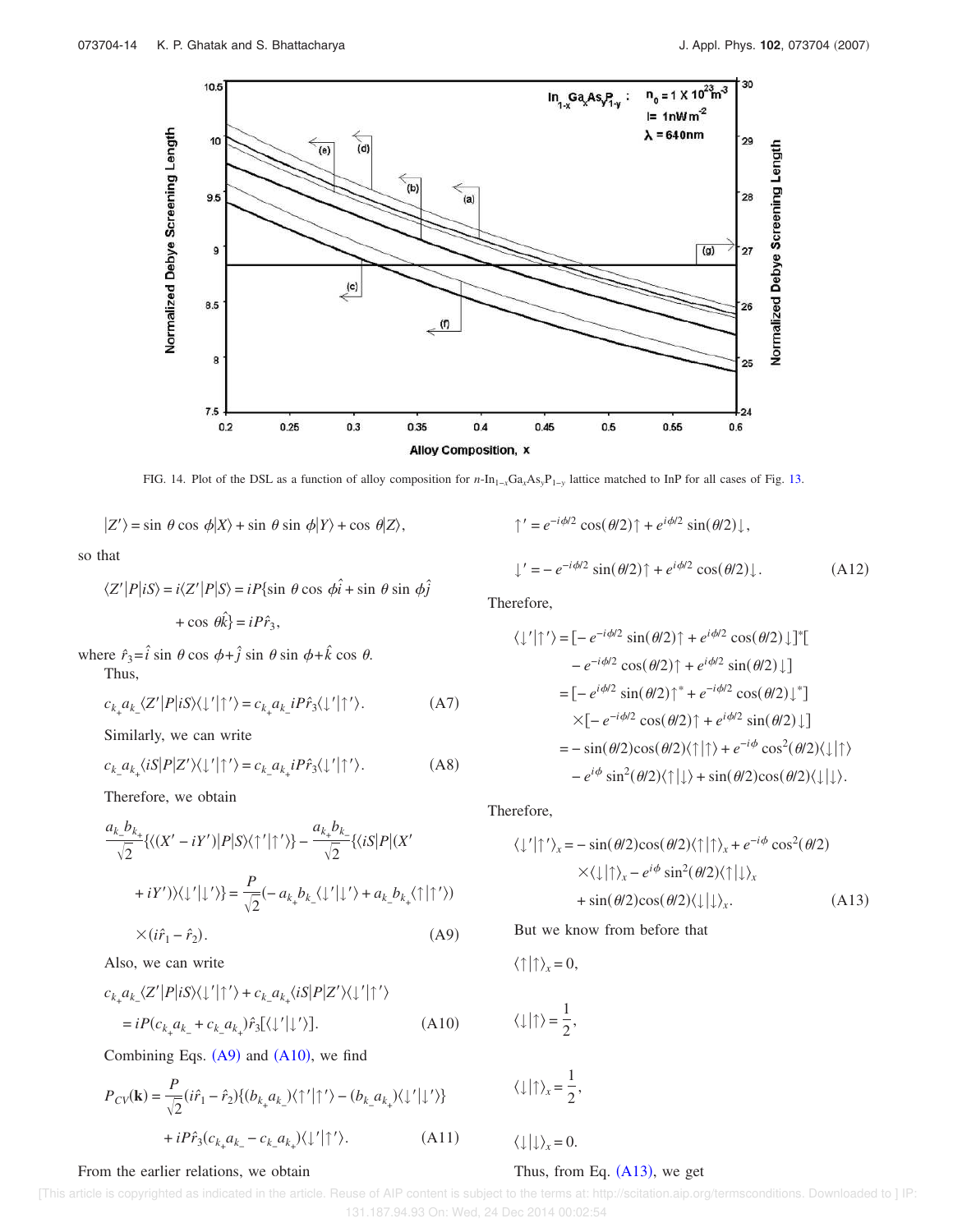$$
\langle \downarrow' | \uparrow' \rangle_x = \frac{1}{2} [e^{-i\phi} \cos^2(\theta/2) - e^{i\phi} \sin^2(\theta/2)] = \frac{1}{2} [(\cos \phi - i \sin \phi) \cos^2(\theta/2) - (\cos \phi - i \sin \phi) \sin^2(\theta/2)] = \frac{1}{2} [\cos \phi \cos \theta - i \sin \phi].
$$
\n(A14)

Similarly, we obtain

$$
\langle \downarrow' | \uparrow' \rangle_y = \frac{1}{2} [i \cos \phi + \sin \phi \cos \theta]
$$

and

$$
\langle \downarrow' | \uparrow' \rangle_z = \frac{1}{2} [-\sin \theta].
$$

Therefore,

$$
\langle \downarrow' | \uparrow' \rangle = \hat{i} \langle \downarrow' | \uparrow' \rangle_x + \hat{j} \langle \downarrow' | \uparrow' \rangle_y + \hat{k} \langle \downarrow' | \uparrow' \rangle_z
$$
  
\n
$$
= \frac{1}{2} \{ (\cos \theta \cos \phi - i \sin \phi) \hat{i} + (i \cos \phi + i \sin \phi) \cos \phi \hat{j} - \sin \theta \hat{k} \} = \frac{1}{2} [\{ (\cos \theta \cos \phi) \hat{i} + (\sin \phi \cos \theta) \hat{j} - \sin \theta \hat{k} \} + i \{ - \hat{i} \sin \phi + i \} \cos \phi \hat{k} ] = \frac{1}{2} [\hat{r}_1 + i \hat{r}_2] = -\frac{1}{2} i [\hat{i} \hat{r}_1 - \hat{r}_2].
$$

Similarly, we can write

$$
\langle \uparrow' | \uparrow' \rangle = \frac{1}{2} [\hat{i} \sin \theta \cos \phi + \hat{j} \sin \theta \sin \phi + \hat{k} \cos \theta] = \frac{1}{2} \hat{r}_3,
$$

 $\langle \downarrow' | \downarrow' \rangle = -\frac{1}{2}$  $\frac{1}{2}\hat{r}_3$ .

Using these, we can write [from Eq.  $(A11)$ ],

$$
P_{CV}(\mathbf{k}) = \frac{P}{\sqrt{2}} (i\hat{r}_1 - \hat{r}_2) \{ (a_{k_-}b_{k_+}) \langle \uparrow' | \uparrow' \rangle - (b_{k_-}a_{k_+}) \langle \downarrow' | \downarrow' \rangle \}
$$
  
+  $i P \hat{r}_3 \{ (c_{k_+}a_{k_-} - c_{k_-}a_{k_+}) \langle \downarrow' | \uparrow' \rangle \} = \frac{P}{2} \hat{r}_3 (i\hat{r}_1 - \hat{r}_2)$   

$$
\times \left\{ \left( \frac{a_{k_-}b_{k_+}}{\sqrt{2}} + \frac{b_{k_-}a_{k_+}}{\sqrt{2}} \right) \right\} + \frac{P}{2} \hat{r}_3 (i\hat{r}_1 - \hat{r}_2)
$$
  

$$
\times \{ (c_{k_+}a_{k_-} + c_{k_-}a_{k_+}) \}.
$$

Thus,

$$
P_{CV}(\mathbf{k}) = \frac{P}{2} \hat{r}_3 (i\hat{r}_1 - \hat{r}_2) \left\{ a_{k_+} \left( \frac{b_{k_-}}{\sqrt{2}} + c_{k_-} \right) + a_{k_-} \left( \frac{b_{k_+}}{\sqrt{2}} + c_{k_+} \right) \right\}.
$$
\n(A15)

We can write that

$$
|\hat{r}_1| = |\hat{r}_2| = |\hat{r}_3| = 1,
$$

$$
P\hat{r}_3 = P_x \sin \theta \cos \phi \hat{i} + P_y \sin \theta \sin \phi \hat{j} + P_z \cos \theta \hat{k},
$$

where

$$
P = \langle S|P|X \rangle = \langle S|P|Y \rangle = \langle S|P|Z \rangle,
$$
  
\n
$$
\langle S|P|X \rangle = \int u_C^*(0, \mathbf{r}) P u_{VX}(0, \mathbf{r}) d^3 r = P_{CVX}(0),
$$
  
\n
$$
\langle S|P|Y \rangle = P_{CVY}(0),
$$
  
\n
$$
\langle S|P|Z \rangle = P_{CVZ}(0).
$$

Thus,

$$
P = P_{CVX}(0) = P_{CVY}(0) = P_{CVZ}(0) = P_{CV}(0),
$$

where  $P_{CV}(0) = \int u_c^*(0, \mathbf{r}) P u_v(0, \mathbf{r}) d^3 r = P$ .

For a plane polarized light wave, we have the polarization vector  $\varepsilon_s = \hat{k}$ , when the light wave vector is traveling along the *z* axis. Therefore, for a plane polarized light wave, we have considered  $\epsilon_s = \hat{k}$ .

Then, from Eq.  $(A15)$ ,

$$
[\boldsymbol{\varepsilon}'_s \cdot \mathbf{P}_{CV}(\mathbf{k})] = \mathbf{k} \cdot \frac{P}{2} \hat{r}_3 (i\hat{r}_1 - \hat{r}_2) [A(\mathbf{k}) + B(\mathbf{k})] \cos \omega t,
$$
\n(A16)

$$
A(\mathbf{k}) = a_k \left( \frac{b_{k_+}}{\sqrt{2}} + c_{k_+} \right),
$$
  

$$
B(\mathbf{k}) = a_{k+} \left( \frac{b_{k_-}}{\sqrt{2}} + c_{k_-} \right).
$$
 (A17)

Thus,

$$
|\boldsymbol{\varepsilon}'_s \cdot \mathbf{p}_{cv}(\mathbf{k})|^2 = \left| \hat{k} \cdot \frac{P}{2} \hat{r}_3 \right|^2 |i\hat{r}_1 - \hat{r}_2|^2 [A(\mathbf{k})
$$
  
+ B(\mathbf{k})]^2 \cos^2 \omega t = \frac{1}{4} P\_Z^2 \cos^2 \theta [A(\mathbf{k})  
+ B(\mathbf{k})]^2 \cos^2 \omega t. \tag{A18}

So, the average value of  $|\bar{\varepsilon}_s \cdot \bar{p}_{cv}(\bar{k})|^2$  for a plane polarized light wave is given by

$$
\langle |\varepsilon_s \cdot \mathbf{p}_{cv}(\mathbf{k})|^2 \rangle_{av} = \frac{2}{4} P_z^2 [A(\mathbf{k})
$$
  
+ B(\mathbf{k})]^2 \Big( \int\_0^{2\pi} d\phi \int\_0^{\pi} \cos^2 \theta \sin \theta d\theta \Big)   
 
$$
\times \Big( \frac{1}{2} \Big) = \frac{2\pi}{3} P_z^2 [A(\mathbf{k}) + B(\mathbf{k})]^2, \quad (A19)
$$

where  $P_z^2 = (1/2)|\mathbf{k} \cdot \mathbf{p}_{cv}(0)|^2$  and

$$
|\mathbf{k} \cdot \mathbf{p}_{cv}(0)|^2 = \frac{m^2}{4m_r} \frac{E_{g_0}(E_{g_0} + \Delta)}{\left(E_{g_0} + \frac{2}{3}\Delta\right)}.
$$
 (A20)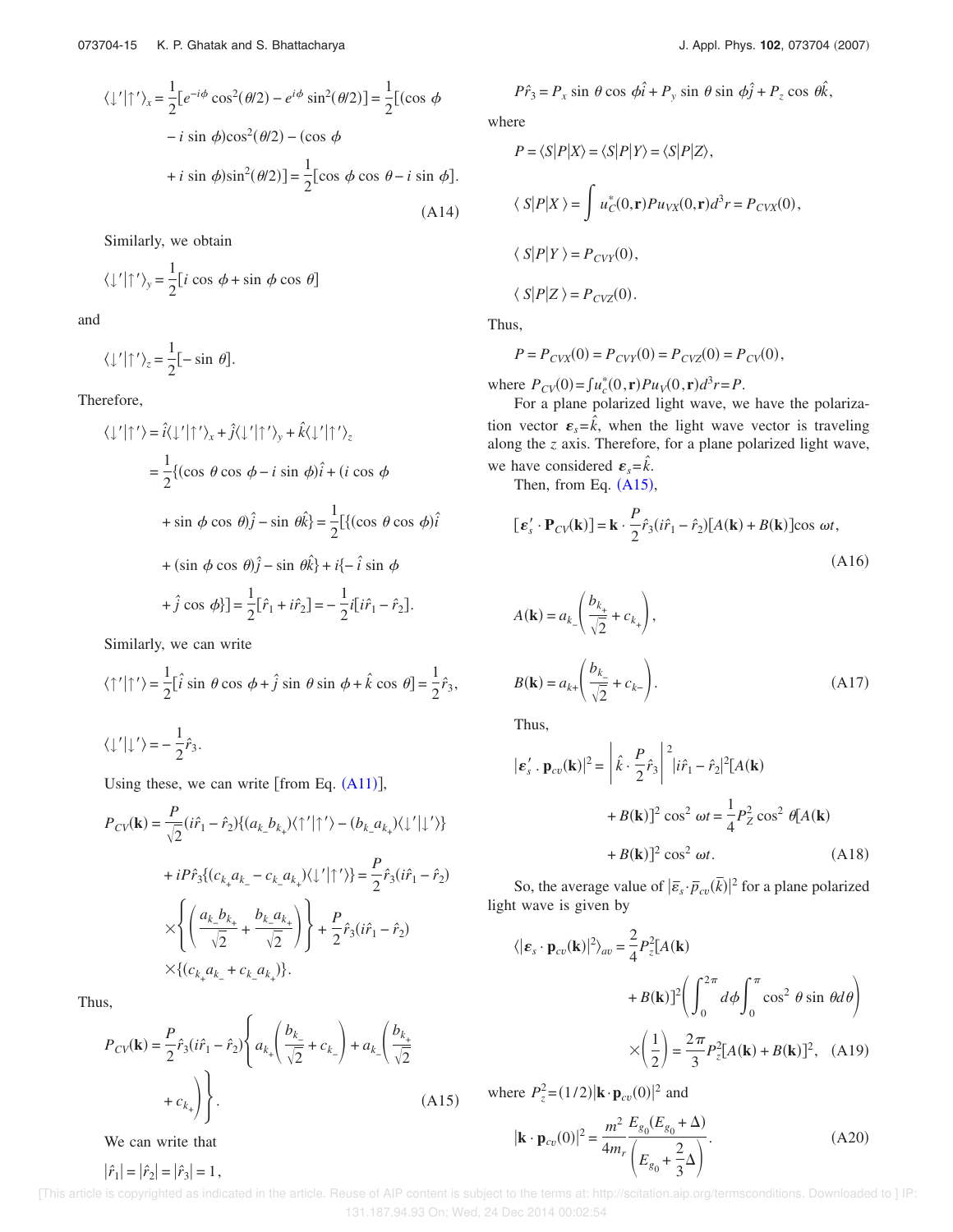We shall express  $A(\mathbf{k})$  and  $B(\mathbf{k})$  in terms of constants of the energy spectra in the following way.

Substituting  $a_{k_{\pm}}, b_{k_{\pm}}, c_{k_{\pm}}$ , and  $\gamma_{0k_{\pm}}$  in  $A(\mathbf{k})$  and  $B(\mathbf{k})$  in Eq.  $(A17)$  we get

$$
A(\mathbf{k}) = \beta \left( t + \frac{\rho}{\sqrt{2}} \right) \left\{ \left( \frac{E_{g_0}}{E_{g_0} + \delta'} \right) \gamma_{0k_+}^2 - \gamma_{0k_+}^2 \gamma_{0k_-}^2 \left( \frac{E_{g_0} - \delta'}{E_{g_0} + \delta'} \right) \right\}^{1/2},
$$
\n(A21)

$$
B(\mathbf{k}) = \beta \left( t + \frac{\rho}{\sqrt{2}} \right) \left\{ \left( \frac{E_{g_0}}{E_{g_0} + \delta'} \right) \gamma_{0k_{-}}^2 - \gamma_{0k_{+}}^2 \gamma_{0k_{-}}^2 \left( \frac{E_{g_0} - \delta'}{E_{g_0} + \delta'} \right) \right\}^{1/2},
$$
 (A22)

in which,

$$
\gamma_{0k_{+}}^{2} = \frac{\xi_{1k} - E_{g_0}}{2(\xi_{1k} + \delta')} = \frac{1}{2} \left[ 1 - \left( \frac{E_{g_0} + \delta'}{\xi_{1k} + \delta'} \right) \right]
$$

and

$$
\gamma_{0k_{-}}^{2} = \frac{\xi_{1k} + E_{g_0}}{2(\xi_{1k} + \delta')} = \frac{1}{2} \left[ 1 + \left( \frac{E_{g_0} - \delta'}{\xi_{1k} + \delta'} \right) \right].
$$

Substituting  $x = \xi_{1k} + \delta'$  in  $\gamma_{0k_{\pm}}^2$ , we can write

$$
A(\mathbf{k}) = \beta \left( t + \frac{\rho}{\sqrt{2}} \right) \left\{ \left( \frac{E_{g_0}}{E_{g_0} + \delta'} \right) \frac{1}{2} \left( 1 - \frac{E_{g_0} + \delta'}{x} \right) \right.
$$

$$
- \frac{1}{4} \left( \frac{E_{g_0} - \delta'}{E_{g_0} + \delta'} \right) \left( 1 - \frac{E_{g_0} + \delta'}{x} \right) \left( 1 + \frac{E_{g_0} - \delta'}{x} \right) \right\}^{1/2}.
$$

Thus,

$$
A(\mathbf{k}) = \frac{\beta}{2} \left( t + \frac{\rho}{\sqrt{2}} \right) \left\{ 1 - \frac{2a_0}{x} + \frac{a_1}{x^2} \right\}^{1/2},
$$

where  $a_0 = (E_{g_0}^2 + \delta^2)(E_{g_0} + \delta^2)^{-1}$  and  $a_1 = (E_{g_0} - \delta^2)^2$ . After tedious algebra, one can show that

$$
A(\mathbf{k}) = \frac{\beta}{2} \left( t + \frac{\rho}{\sqrt{2}} \right) (E_{g_0} - \delta') \left[ \frac{1}{\xi_{1k} + \delta'} - \frac{1}{E_{g_0} + \delta'} \right]^{1/2} \left[ \frac{1}{\xi_{1k} + \delta'} - \frac{(E_{g_0} + \delta')}{(E_{g_0} - \delta')^2} \right]^{1/2}.
$$

Similarly, from Eq.  $(A22)$ , we can write

$$
B(\mathbf{k}) = \beta \left( t + \frac{\rho}{\sqrt{2}} \right) \left\{ \left( \frac{E_{g_0}}{E_{g_0} + \delta'} \right) \frac{1}{2} \left( 1 + \frac{E_{g_0} - \delta'}{x} \right) \right.
$$

$$
- \frac{1}{4} \left( \frac{E_{g_0} - \delta'}{E_{g_0} + \delta'} \right) \left( 1 - \frac{E_{g_0} + \delta'}{x} \right) \left( 1 + \frac{E_{g_0} - \delta'}{x} \right) \left. \right|
$$

So that, finally we get

$$
B(\mathbf{k}) = \frac{\beta}{2} \left( t + \frac{\rho}{\sqrt{2}} \right) \left( 1 + \frac{E_{g_0} - \delta'}{\xi_{1k} + \delta'} \right). \tag{A24}
$$

- <sup>1</sup>P. T. Landsberg, Eur. J. Phys. 2, 213 (1981).
- ${}^{2}$ R. B. Dingle, Philos. Mag. 46, 813 (1955); D. Redfield and M. A. Afromowitz, *ibid.* **19**, 831 (1969); H. C. Casey and F. Stern, J. Appl. Phys. 47, 631 (1976).
- <sup>3</sup>S. N. Mohammad, J. Phys. C 13, 2685 (1980).
- <sup>4</sup>E. O. Kane, Solid-State Electron. 28, 3 (1985); W. Zawadzki, in *Handbook* on Semiconductors, edited by W. Paul (North Holland, New York, 1982), Vol. 1, p. 715.
- <sup>5</sup>M. Mondal and K. P. Ghatak, Phys. Lett. **102A**, 54 (1984).
- 6 P. K. Chakraborty, G. C. Datta, and K. P. Ghatak, Phys. Scr. **68**, 368  $(2003).$
- <sup>7</sup>A. N. Chakravarti and D. Mukherjee, Phys. Lett. **53A**, 403 (1975).
- <sup>8</sup>B. Mitra, D. K. Basu, B. Nag, and K. P. Ghatak, Nonlinear Opt. **17**, 171  $(1997).$
- <sup>9</sup>M. Mondal and K. P. Ghatak, Phys. Status Solidi B 135, 239 (1986).
- <sup>10</sup>A. N. Chakravarti and S. Swaminathan, Phys. Status Solidi A **23**, K191 (1974); A. N. Chakravarti, *ibid.* **25**, K105 (1974).
- <sup>11</sup>A. N. Chakravarti, K. P. Ghatak, K. K. Ghosh, and A. Dhar, Phys. Status Solidi B 103, K55 (1981).
- $^{12}$ T. Ando, A. H. Fowler, and F. Stern, Rev. Mod. Phys. **54**, 437 (1982); P. K. Basu, *Optical Processes in Semiconductors* Oxford University Press, New York, 2001).
- <sup>13</sup>T. E. Bell, IEEE Spectrum **20**, 38 (1983).
- <sup>14</sup>R. C. Alferness, C. H. Joyner, M. D. Divino, M. J. R. Martyak, and L. L. Buhl, Appl. Phys. Lett. **49**, 125 (1986).
- <sup>15</sup>J. Strait and A. M. Glass, Appl. Opt. **25**, 338 (1986).
- <sup>16</sup>T. L. Koch, E. G. Burkhardt, F. G. Starz, T. J. Bridges, and T. Sizer, IEEE J. Quantum Electron. **23**, 889 (1987).
- <sup>17</sup>P. Y. Lu, C. H. Wung, C. M. Williams, S. N. G. Chu, and C. M. Stiles, Appl. Phys. Lett. **49**, 1372 (1986).
- <sup>18</sup>N. R. Taskar, I. B. Bhat, K. K. Prat, D. Terry, H. Ehasani, and S. K. Ghandhi, J. Vac. Sci. Technol. A 7, 281 (1989).
- <sup>19</sup>F. Koch, Springer Ser. Solid State Sci. **53**, 20 (1984).
- $^{20}$ L. R. Tomasetta, H. D. Law, R. C. Eden, I. Reyhimy, and K. Nakano, IEEE J. Quantum Electron. **14**, 800 (1978).
- <sup>21</sup>T. Yamamoto, K. Sakai, S. Akiba, and Y. Suematsu, IEEE J. Quantum Electron. **14**, 95 (1978).
- <sup>22</sup>T. P. Pearsall, B. I. Miller, and R. J. Capik, Appl. Phys. Lett. **28**, 499  $(1976).$
- $^{23}$ M. A. Washington, R. E. Nahory, M. A. Pollack, and E. D. Beeke, Appl. Phys. Lett. 33, 854 (1978).
- <sup>24</sup>M. I. Timmons, S. M. Bedair, R. J. Markunas, and J. A. Hutchby, *Proceedings of the 16th IEEE Photovoltaic Specialist Conference* IEEE, San Diego, CA, 1982), p. 666.
- <sup>25</sup>K. Seeger, *Semiconductor Physics*, 7th ed. (Springer, Berlin, 2006).
- <sup>26</sup>B. R. Nag, *Physics of Quantum Well Devices* Kluwer Academic, Dordrecht, 2000).
- <sup>27</sup>R. K. Pathria, *Statistical Mechanics*, 2nd ed. (Butterworth-Heinmann, Oxford, 1996).
- <sup>28</sup>M. Abramowitz and I. A. Stegun, *Handbook of Mathematical Functions* (Dover, New York, 1965).
- <sup>29</sup>K. P. Ghatak and B. Mitra, Phys. Scr. **42**, 103 (1990).
- <sup>30</sup>B. R. Nag, *Electron Transport in Compound Semiconductors* (Springer, Berlin, 1980).
- <sup>31</sup>W. Zawadzki, Adv. Phys. **23**, 435 (1974); B. M. Askerov, N. F. Gashimzade, and M. M. Panakhov, Sov. Phys. Solid State 29, 435 (1987); S. P.

[This article is copyrighted as indicated in the article. Reuse of AIP content is subject to the terms at: http://scitation.aip.org/termsconditions. Downloaded to ] IP:

 $(A23)$